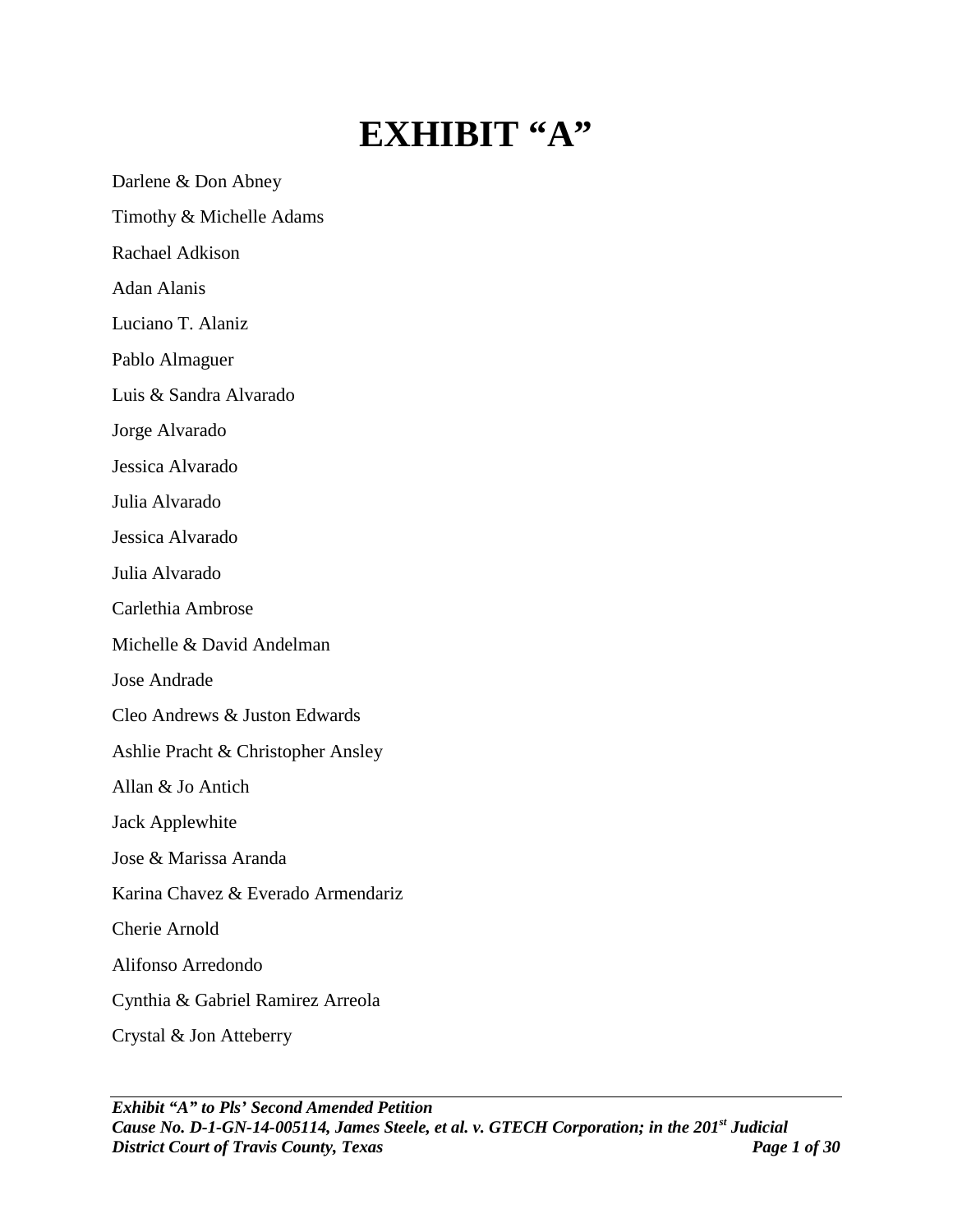| Patricia A. Austin                              |
|-------------------------------------------------|
| David Avalos                                    |
| Bridgette Lynette Bailey & Cicely D. Joulevette |
| Raymond L. Baines                               |
| Jeremy & Dustin Gray Baker                      |
| Brian & Lorry Baldwin                           |
| <b>Richard Balladares</b>                       |
| Russell D. & Brenda G. Ballard                  |
| Quincy J. & Martha J. Baltrip                   |
| Jonathan & Lindsay Banks                        |
| Sandra L. Barber                                |
| Harold W. Barber                                |
| Cathy & Clarence Barr-Baker                     |
| <b>Iris Barrientos</b>                          |
| Jeanie Basham & Jeremy Wilson                   |
| Robert Baugh                                    |
| Deborah K. Bean                                 |
| Kevin Beckner                                   |
| Sandra & Steve Belden                           |
| Mary Bell                                       |
| Bon & Diana Beltran                             |
| Victoria Beltran                                |
| Janie Benjamin                                  |
| James E. III & Petra S Bennett                  |
| Felicia & Shyam Bhelle                          |
| Lawrence Biehler                                |
| Marilyn & Alvin Biela                           |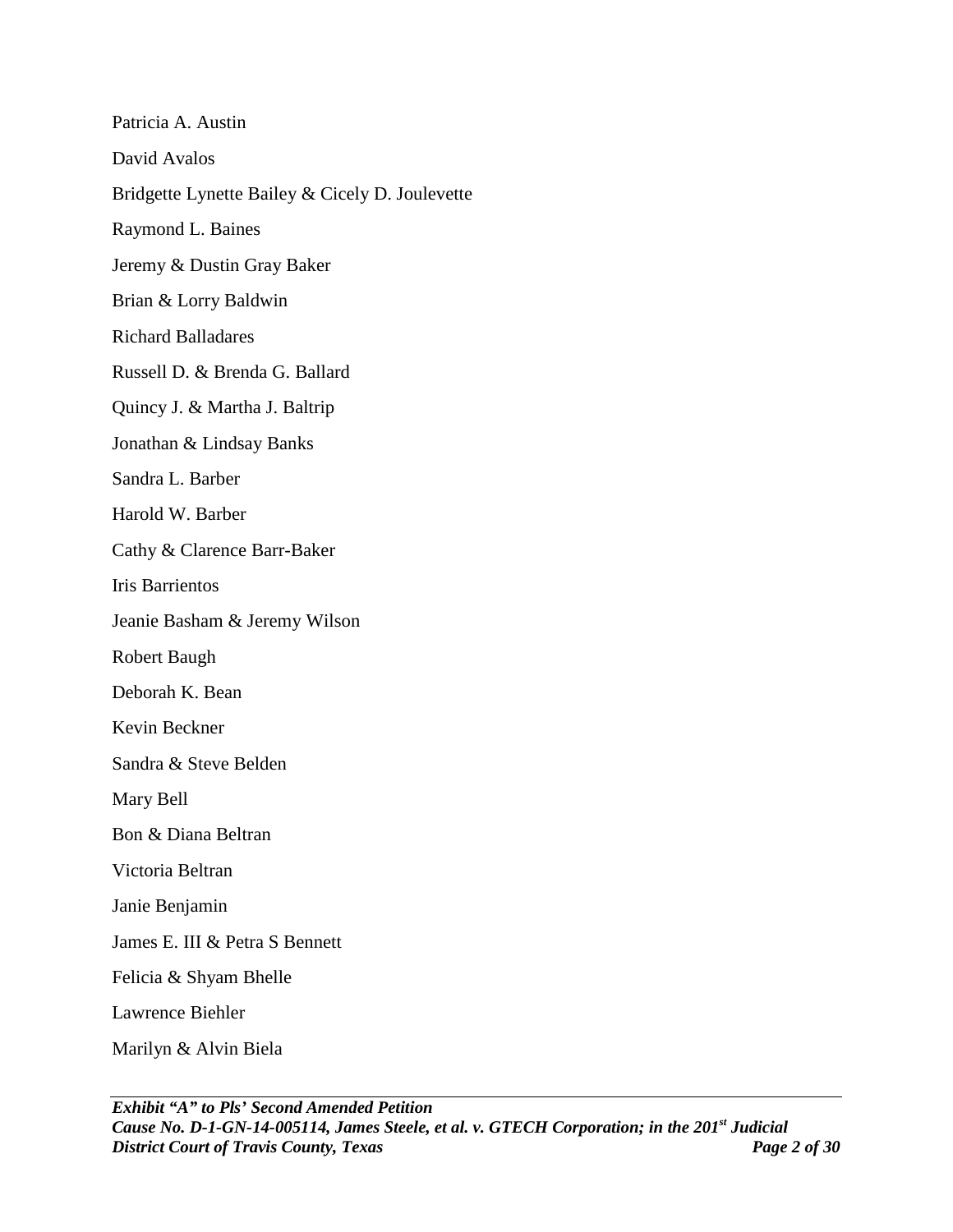James Brodie & Rachel Biggs Bonnie J. Binns Brian L. & Susan M. Black Eva & Robert Blackwell Janice Blake Shane & Tauna Danielle Blevin Sophia Yvonne & David Allen Blevins James Bluiett Antoine & Tamara Bolden Amanda Bolding Chris Bolton Loyce Boose Jessica Bornholdt Susan I. Bosquez Latisha Boyd Russ & Lynn Brandau Deanna L. & James L Brandenburg Annie & Jerry Walker Breitling Samuel G. & JoAnn Breitling Sascha Brigham Virginia Briner David Brockwell Jeremy Brooks Alan & Jeanette Brown Eddie & Sandra Brown Stacey L. Brown Tara Brown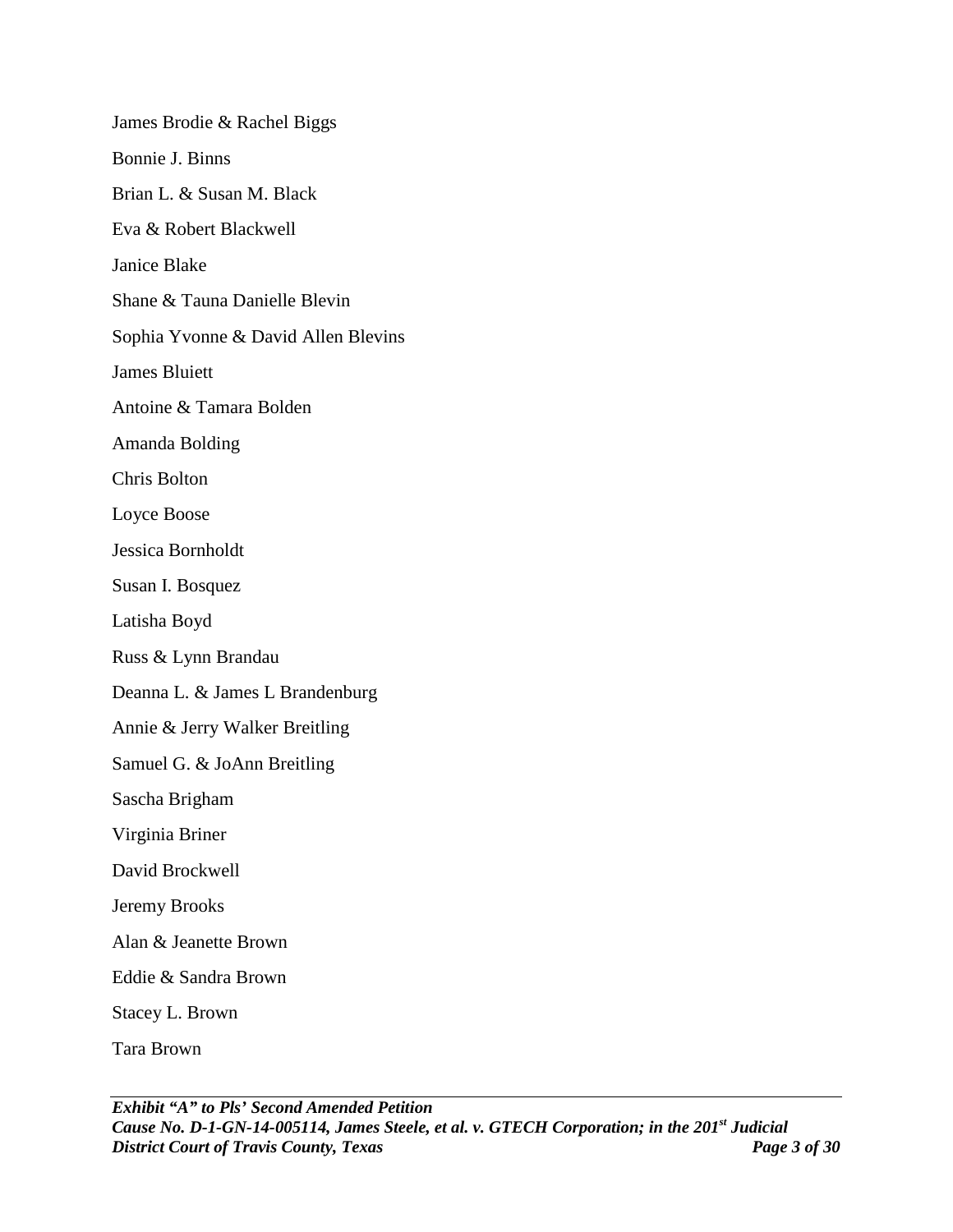Tyrone & Mary Brown LaKesha Brownfield Dianna & Tommy Bruton William S. Bryer Mi Chelle & Jason Bunte Dietriche & Allison Butler David W. Byars Stacie Byington Calvin Byrd Amber Cain Earnestine Calhoun Rashelle Caliebe Kimberly Campbell Jesus Campos Ricardo Canales, Jr. Roel & Herlinda Cantu Pauline Cantu Juan Cantu Leticia & Pedro Cardenas Rigo & Gabriella Cardosa Amanda Carpenter Melvin Carraway Raymond & Ranisha Carter Robert & Beverly Case Joe & Esther Castaneda Cody Castillo & Jacklyn Fowler

Alfred & Rosario Castillo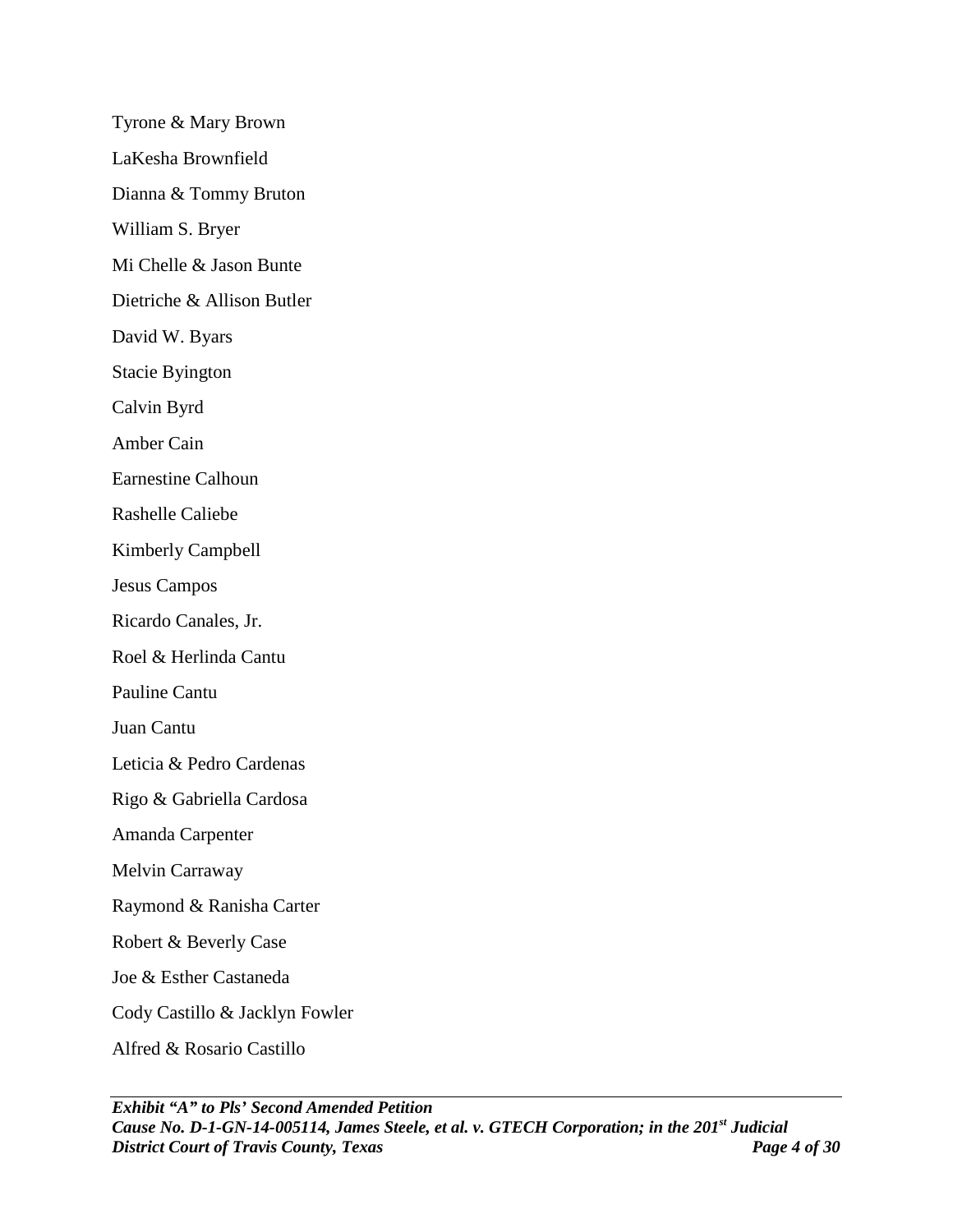Tomas Castro, Jr. & Carmen Elizondo Brent Catalena Randy & Tina Caudle Sylvester Celestine Anthony Cerniglia & April Davis Mary Helen & Trini Rivera Cervantez Clement & Mildred P. Cervenka Crystal & Joseph Chambers Josie Chapa Angelia Chapman James R. Chapman T C Chat Jessie & Sonia Chavarria Berta & Cruz Chavez Maria H. & Arturo Chavez Roy & Crystal Chavez Rayford A. & Ruby Chimney Daryl Clark Mark & Dena Claver Carl Clay Billy & Cathy Cleaver Kwamen Cleveland Karon & Christopher Cloyd Corey Cobb & Cynthia Guice Dan & Cynthia Cobian Felicia Coleman Willie J. & Ruth Helen Collins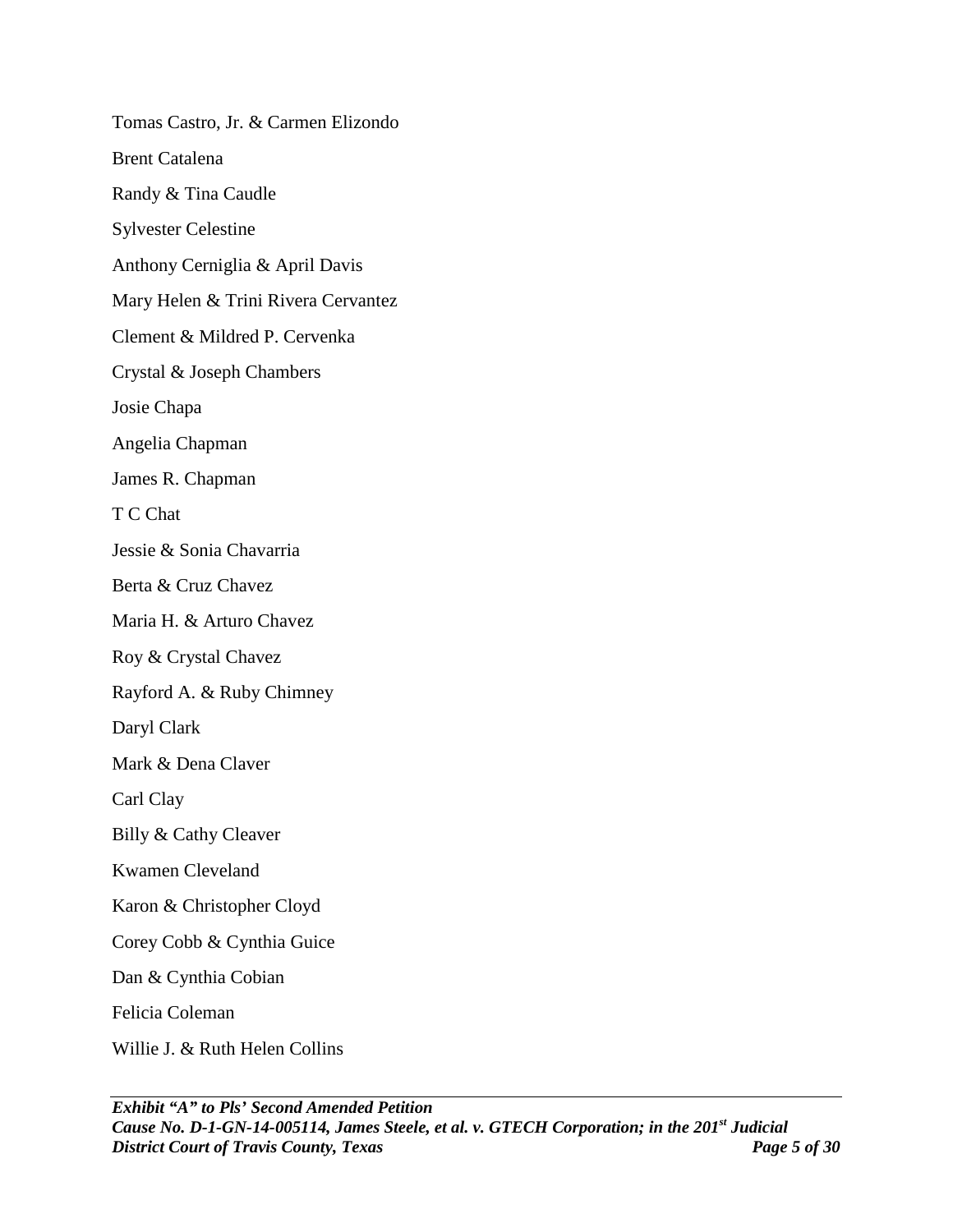Sharon Conti Irma Contreras Cheryl Renee Cook Kathy Cook Ben Luke Cooke Betty & Sylvester Cooper Luis Correa Lisa & Jeff Corzine Gloria & Mack Cotton Gena & Casey Craig Pam Crain Larry & Dorothy Crane Truman Crane, Jr. Janice Craven Don Crawford Andrea Creamer & Bobby Stell Jeanie Crenshaw Jerry & Bobbie Cruikshank Gerald Crump Alfredo V. & Melva Cruz Daniela Cruz Felix Cruz & Gloria Valdez Janet Cruz & Michael Iglesias Teresa Cruz David & Stephanie Culver Sandra Curry Mitzi Curtis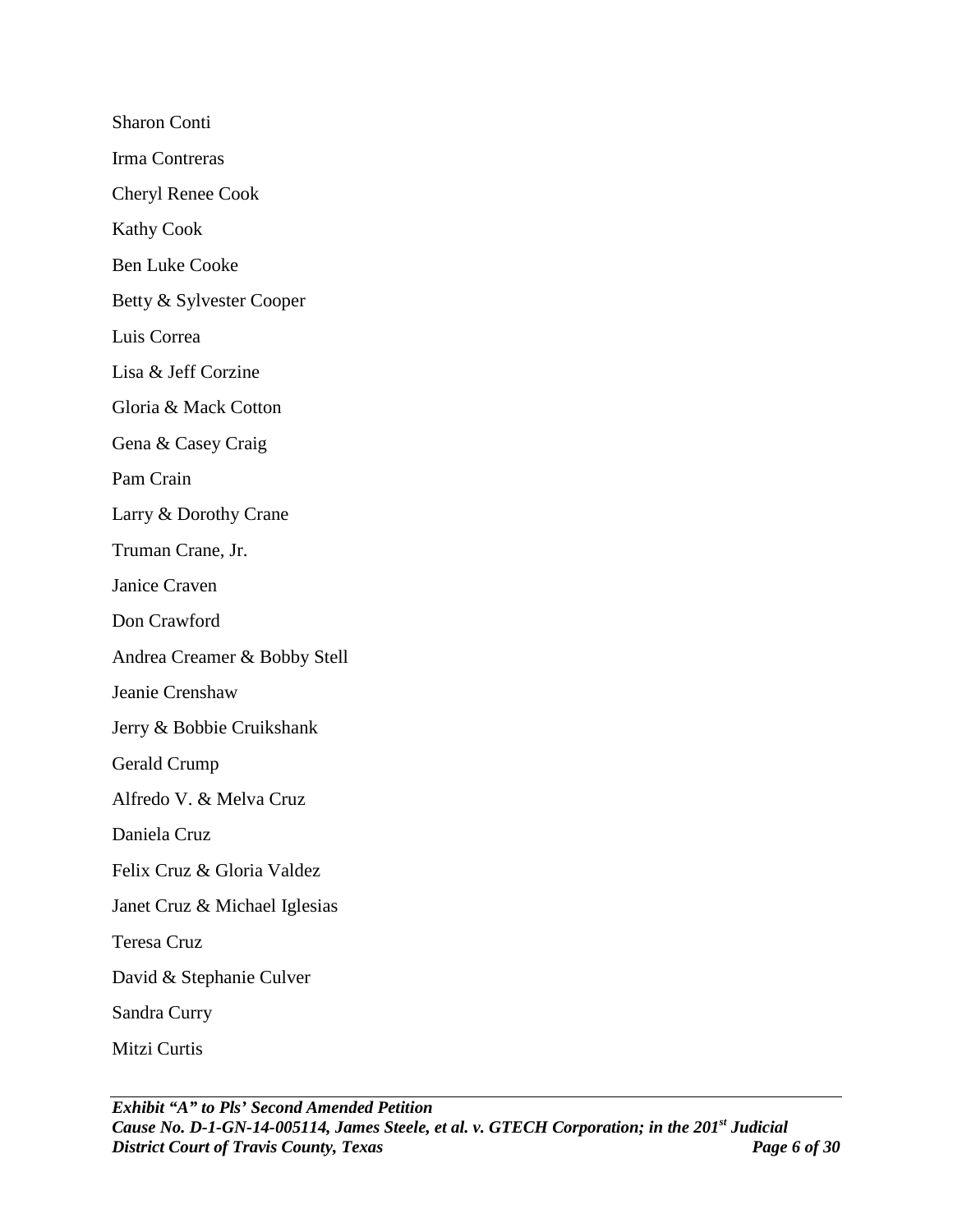Verneice S. Daniels Reginia Daniels-Young Jacqueline & Jesse Dans Michelle Davies R L & Lisa Davis Bennie & Latoya C. Davis Bobby & Anna Davis Lakesha Davis & Dequincy Hollins Michell Davis Thomas Joe Davis & Chasity Adams Juan Albert De La Cruz Carlos De la Fuente Eduardo Tarango De La O Jr. Edna De La Torre Mary Diaz De Leon Elva Martinez & Roberto de Longoria Lucinda & Miguel A. de los Santos Joe & Janie De Los Santos Maura DeAngelo & Brandon Tripicchio Gaile Dearing Joan Deckard Douglas P & Kristen Deeken Tom Deere Diana Degollado Josie Degollado Joe DeLeon Virginia Diaz DeLeon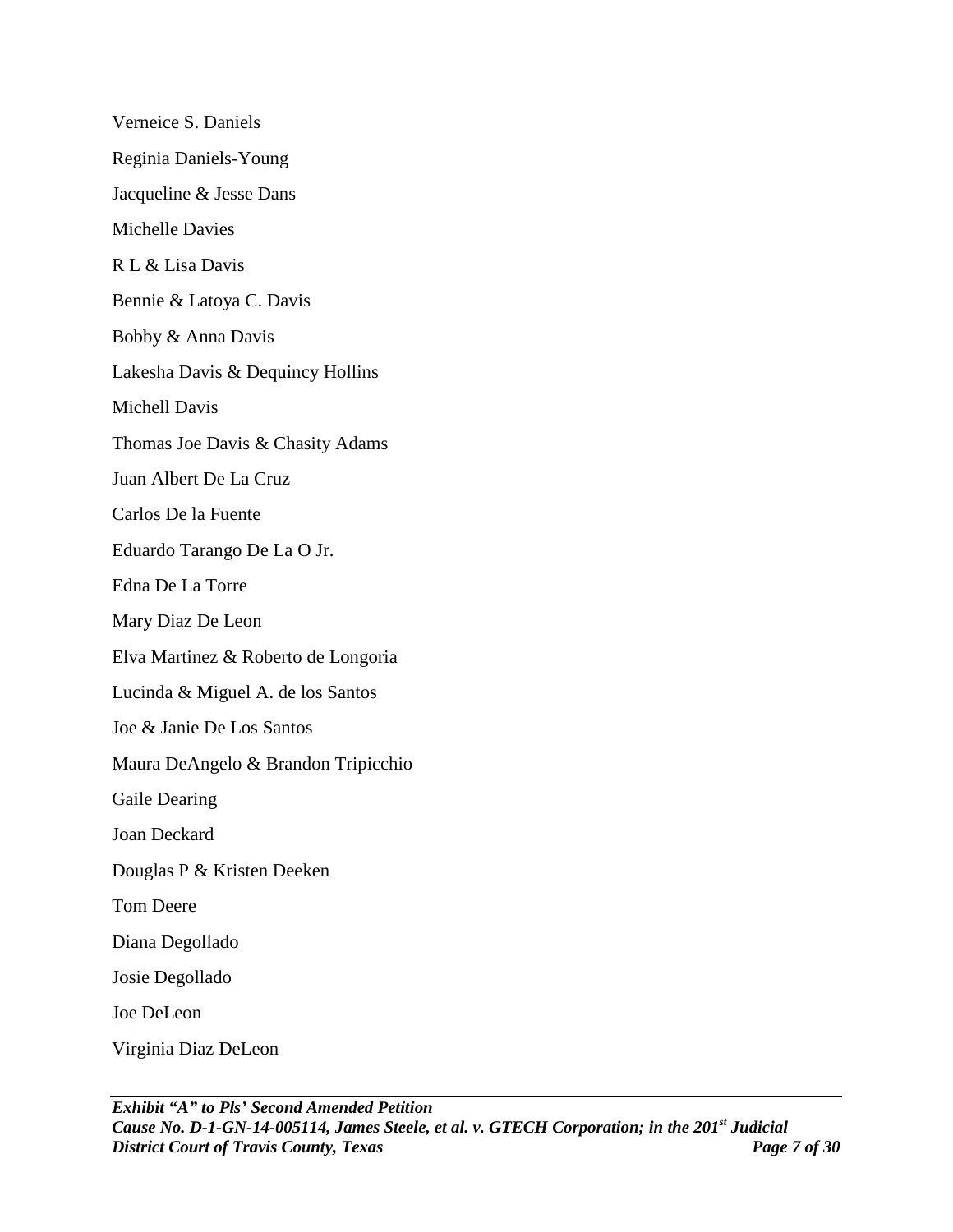Evangelina Ruiz Delgado & Andres Perez Kelly B. & Angelica M. Delgado-Goudschaal Juanita F. Dembo Velma Denby Derek & Jo Helen Deplanter Elissa Dews Jonathan Dilg Jeanette Dilosa Christopher & Megan Maynord Dohm Charles William & Julia Patricia Dohm, II Manuel & Sanjuana Dominguez Carol & Lionel Donald, Sr. Robert & Christine Donaldson Derek & Rena Doughty Clifton & Mickey Douglas Eric Douglas Tyler Doyle Denis & Janet Duckworth Jennifer & Michael Dulin TrayLicia Dunlap Kathlyn & Michael Dvorak Mary Eaglan Suehadie Elizondo Michelle Ellinwood Cardell D. Ellis Michael & Angela Ellis Kimberly Ellis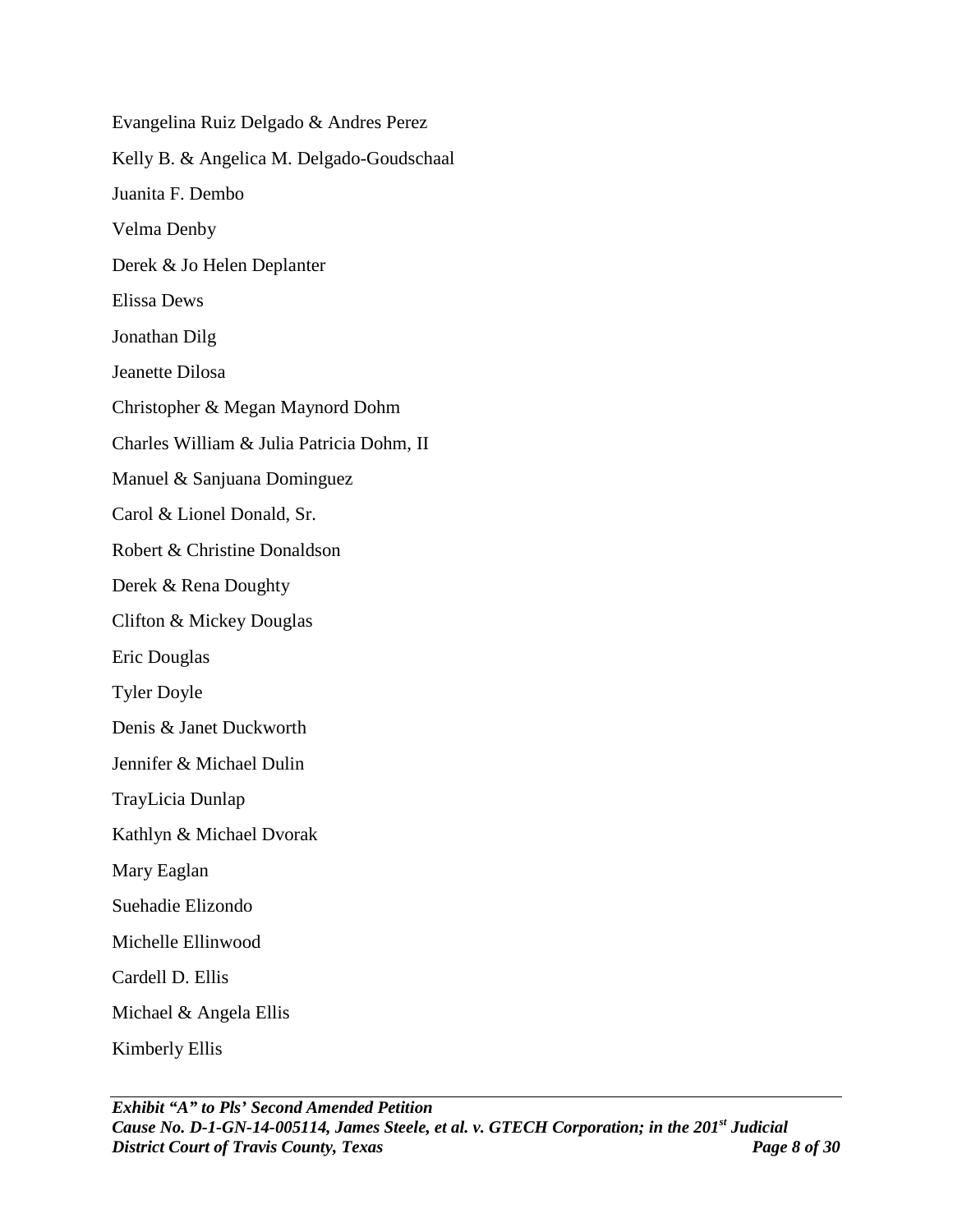Deron J. Entler Adrian & Cindy Esparza Melissa Estepa Daisy Evans Freddie & Stephanie Evans Nicole Everett Doug Farmer Jason Feagin Johnnie Felan Ovum Ferguson Alvin Ferrell Daniel Joel Fink Melodie Colleen & Kevin Fitts Copeland Fitzgerald Donnie & Brandi Flanagan Dorothy Flanagan Thil Flinoil Ray & Susan Flood Alejandra Flores Alma Flores & Gloria Sedillo Aurelia Flores Edgar Flores & Sandra Guerrero Sandy Flores Charlotte Floyd' Beau & Rachel M. Follis Wilbert T. & Trina R. Forcey Derrick Fort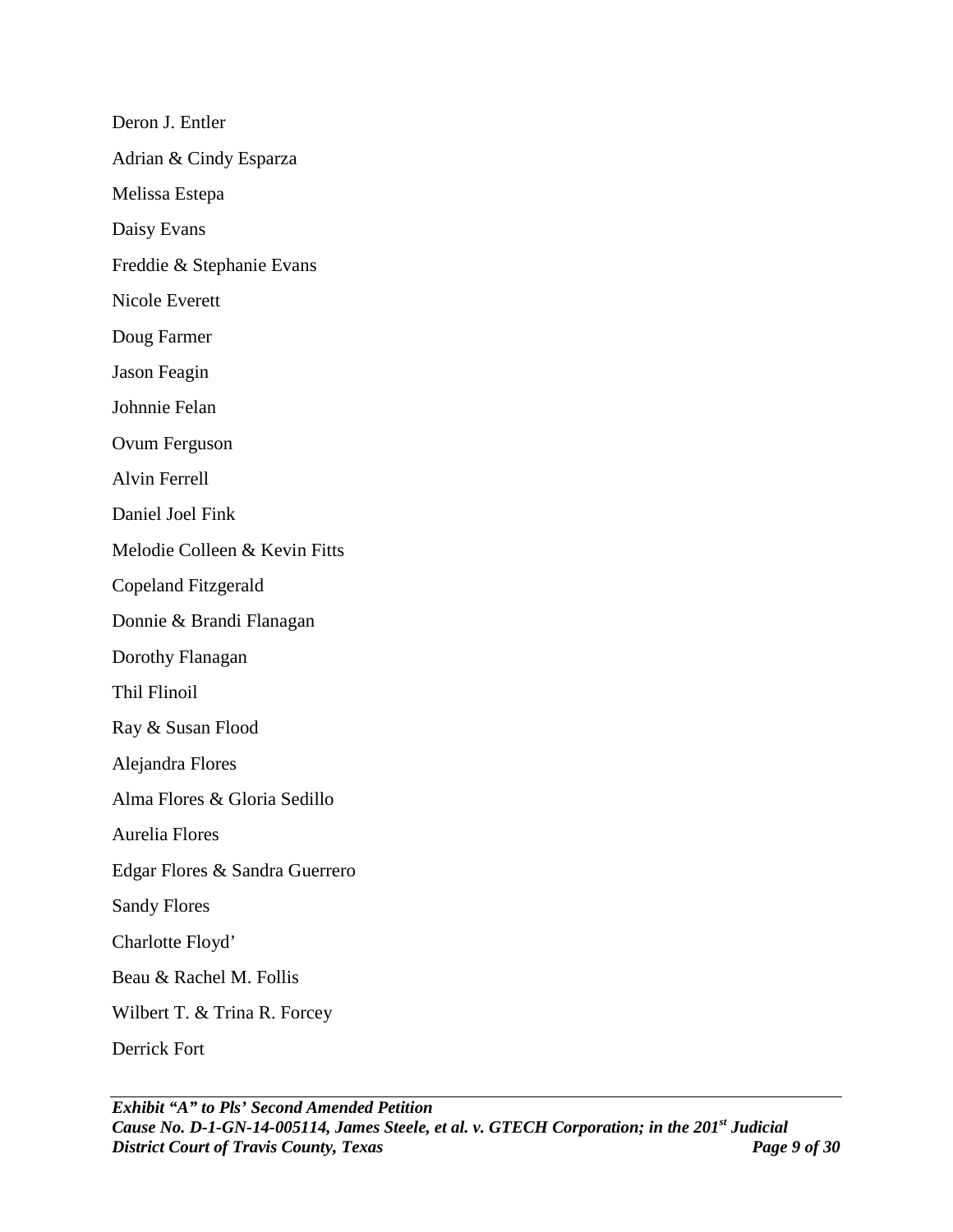Everett Fortiscue Auduery Franklin Clarence Franklin Josephine K. Franklin Delphine French Gudrun (Peggy) Fryer Michelle Fuentes & Jaime E. Yeack Josue Fuentes Martha & Daniel Galindo Kristopher Galland Sylvia & John Gallardo Soledad Gallardo & Cruz Gallardo, Jr. Josie & Charles R. Gallegos Kevin & Delia Galligan Kay Gallivan Andrew J. Garcia Bertha & Dario Garcia Erica Garcia Godofredo Garcia Lucy T. & Rafael Garcia Olga Garcia Raphael Garcia Robert & Olivia Garcia Rolando Garcia Martin Garcia, Jr. Gina Lizette Garza & Antonio Esparza Rebecca Garza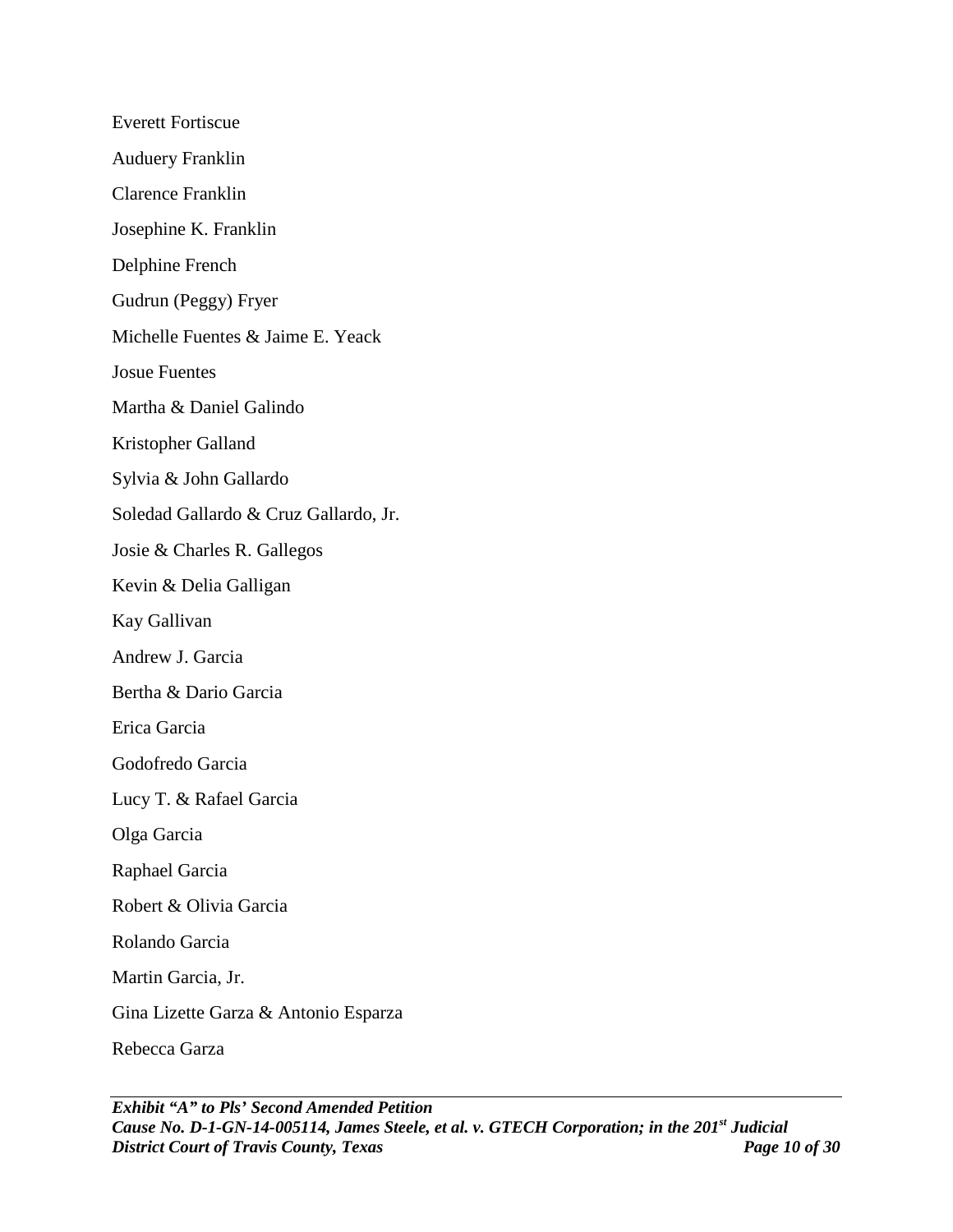Alvaro Garza, Jr. Daisy Gaston-Akinwanile Pamela Gilbert Terri Gilmore Kortina Givens & Roland Chandler Tina Gladney Milagros Gomez Cesar M. & Sylvia Gonzales Roy A. Gonzales Amelia Gonzalez Diana A. Gonzalez Rebecca Anne Gonzalez Patricia A. Goodley Herb Goodman & Barbara Carr Cecilia Graham Tommie & Connie Graham Michael & Linette Graham Deloria Grant Raymond & Sarah Grant Charles Grays Cyndi Grayson Monique Green Patsy & Lee Green Randy Gregory Pernell Grisby Shane & Audri Grivich Cynthia & Javier Guajardo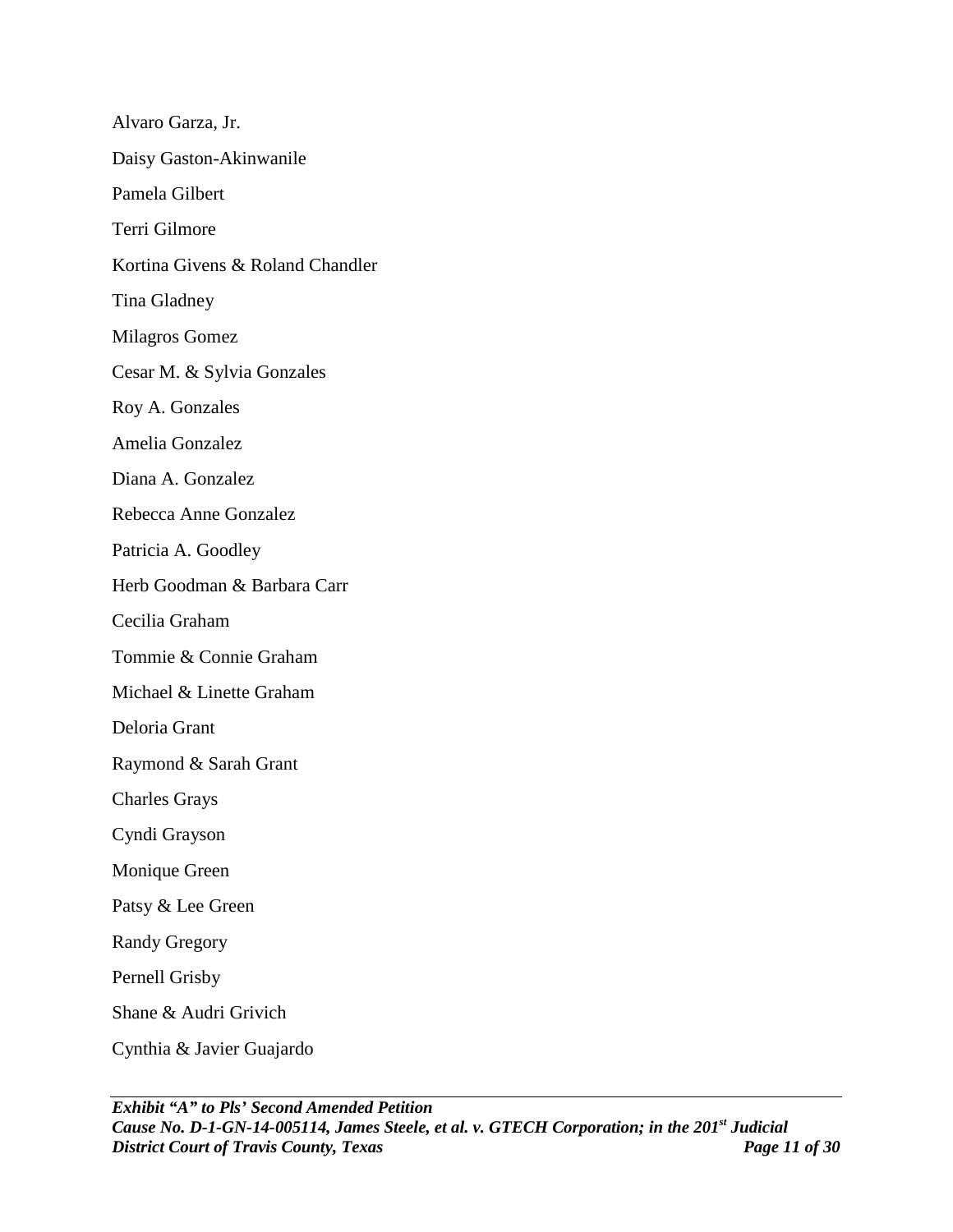Sammy & Mireya Guerra Nerio Abel Guerrero, Jr. Abel & Rosemary Guerrero, Sr. Mary Lewis Guidry Lillian Gunn Anthony Gutierrez Harriet Renay & Glenn Guy Albert & Rebecca S. Hackney Charles Aaron & Christa Hailey Christina Hall Timothy Hall James E. Hamilton Forest Hardy Deanna Harley Richard Harper Cynthia & Howard Harris Kanitia Harris Jala Harris Narsha Harris-Gordwin James Hart Russell Hasker Rhonda Hatfield Robert D. & Mary S. Haveron Carlester W. & Evelyn Haynes Kandy & Brian Heard Tawanda Heim-Jones & Gerald Jones, Jr. Angela Henson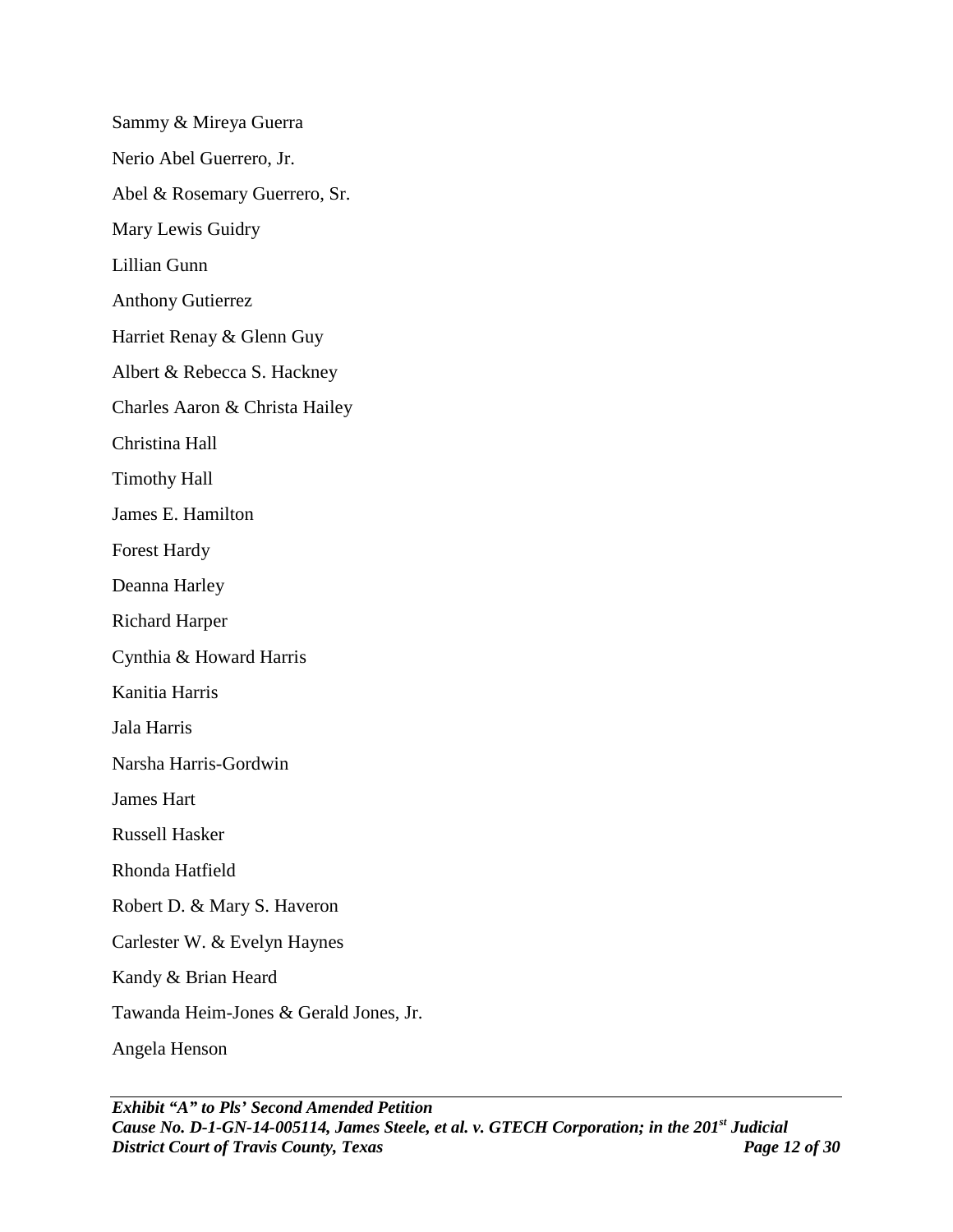Laquena Henson Beatriz V. Hernandez Maria D. Hernandez Linda Herrington Heath & Elizabeth Hertenberger James C. Hester Lawrence Hicks Peter Hickson & Melissa Swafford Justin Hill Otis Hill, Jr. Carolyn & Carnell Hines Rudy Hinojosa Darlene & Dale Hodge Brenda Hoelscher Jon & Lindsey Hoggard Brian Holloway Steffanie & Brandon Holloway Mark & Karen Holloway Christine Holmen Deaudralyn Holmes Georgie Holmes Jacob Daniel Honea Sean Honea Gina M. Horton Jimmy Hoskins Renah & Minnie Rene House Shalen House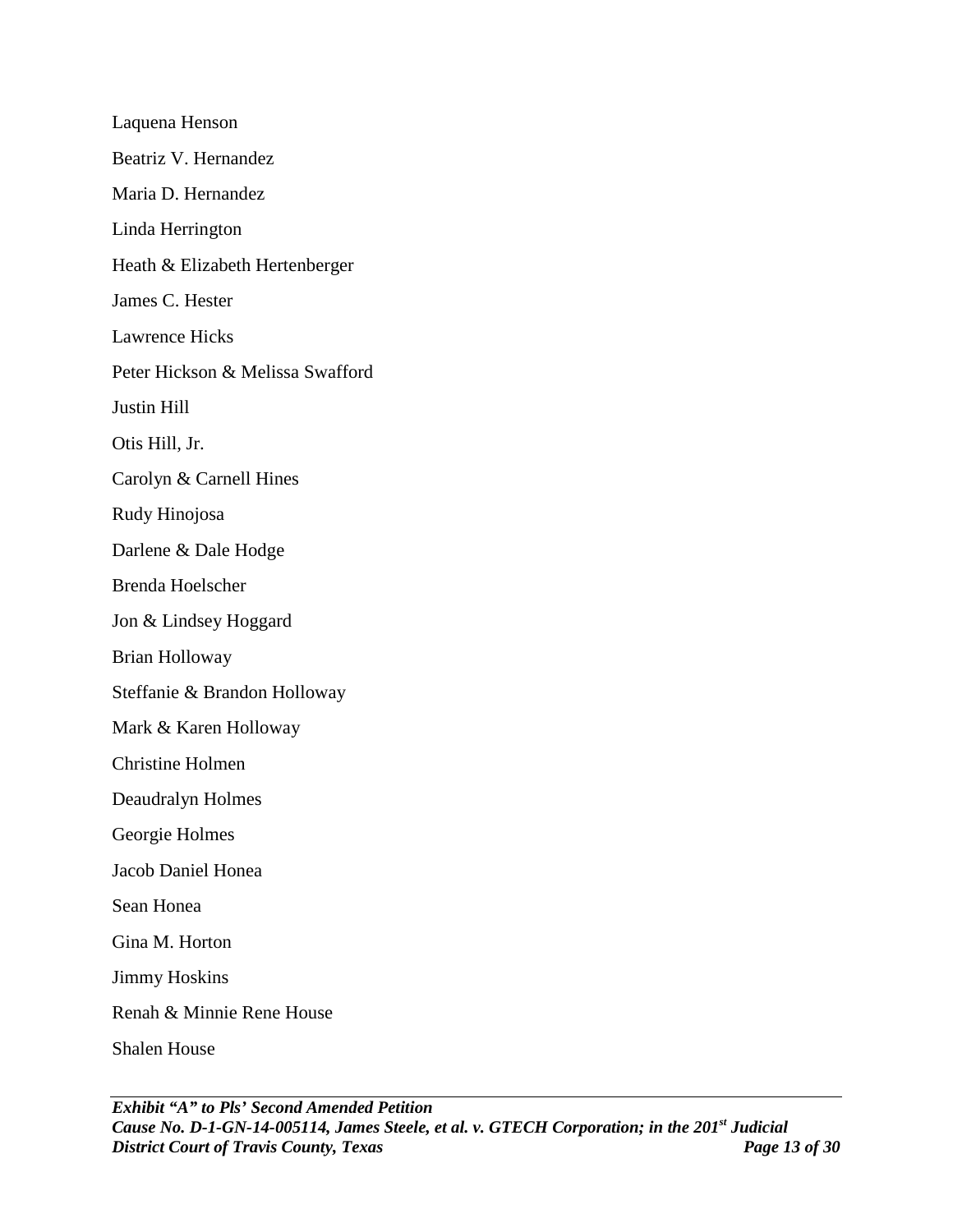Angela Howard Daneka Howard Donna M. Howard Ralph Gene Howard Carol & Charles Hoyt Brandin Huber Michael Hudson Rosa A. & Rene Huerta Tammy Huff Anna Hughes James Ray & Rhonda Sue Hunt Jennifer Hunt John & Gloria Hunt Sharon Hunter David E. & Luewilda M. Hurles Alfie & Tavecia Hutchinson Carol Jackson Jackie S. & Rose Jackson, Sr. Johnathan Jaramillo Donnie Jarrett Gwendolyn R Jefferson Jamal Jefferson Joia Jefferson Patricia & Ronald Jenkins Mario Jenkins Richard A. Joe Alton Johnson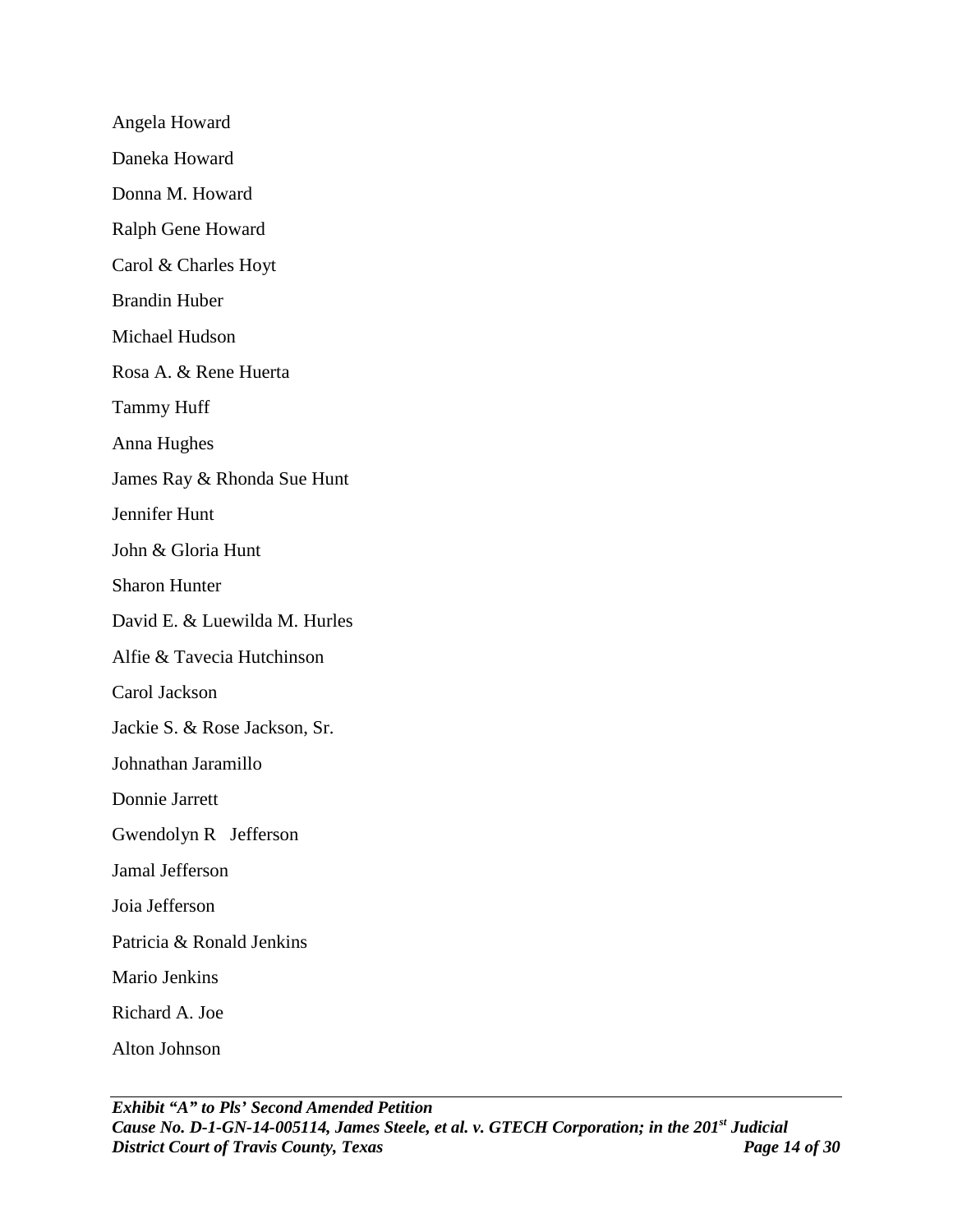Charles E. & Clarice P. Johnson Goldie Johnson James A. & Jessie M. Johnson Neal & Sandra Johnson Wilhelmina Johnson Roland & Lakundria Johnson Terrance & Meesha Johnson Wanda A. Johnson Shannon Johnson Africa K. Jones & Robert Jones, II Mary & David Jones Mitchell Jones Jericha Karinn & Antonio Jones-Kelly Metilda Joseph Ronald & Alexis Joubert Markeith Joulevette Sandra Joya & Carlos Escobedo David Juarez Deborah Juarez Diana Juarez Arturo & Cleofas Juarez David Juarez, Jr. Hasibullah Karim Ernest W. & Katherine T. Karisch Darvin Karnek Bobby G. & Janet T. Keeling Mambi & Aminata Keita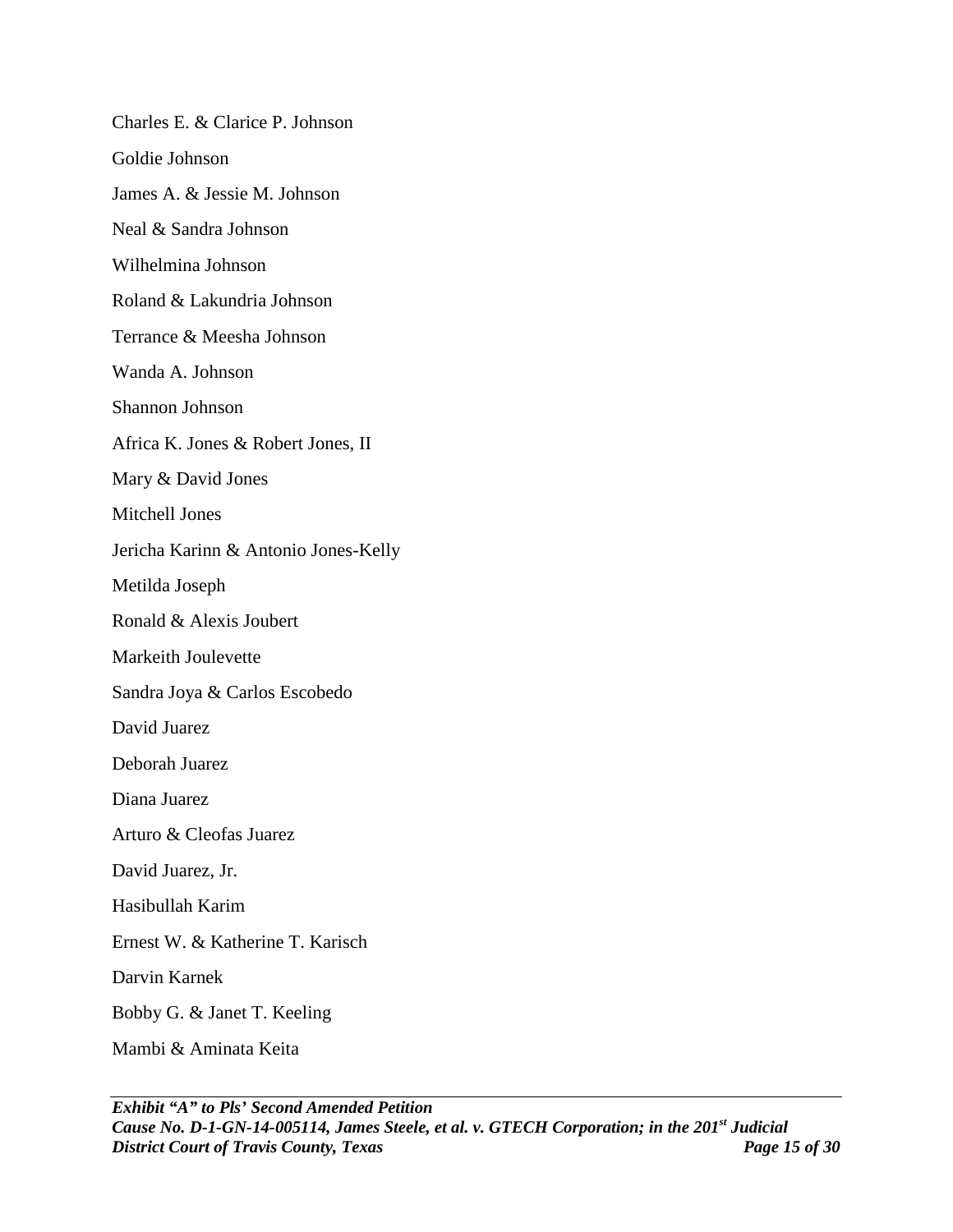Lena. Kelley Eva Muriel & Frederick A. Kendrick James A. & Kim Key Susanne Khan-Evans Darryl & Annjenet Killen Brenda Kimble Andrew & Evelyn King Arthur King Dorothy King Felicia & Derry King Walter & Jolley Kingsberry Brittany Kiser Richard L. & Annabell Knebel Z.E. Kominczak Russell Korman Samuel W. Kostis Kaci Kovalcik Ronald & Helen Krueger Dalores & Justin Kurdupski Carmene L. Kyle George Kyle Randy & Nhi Lam Jeremy Lane Kendrick J Lane Donna Lang Barbara Lanham Jeff LaReau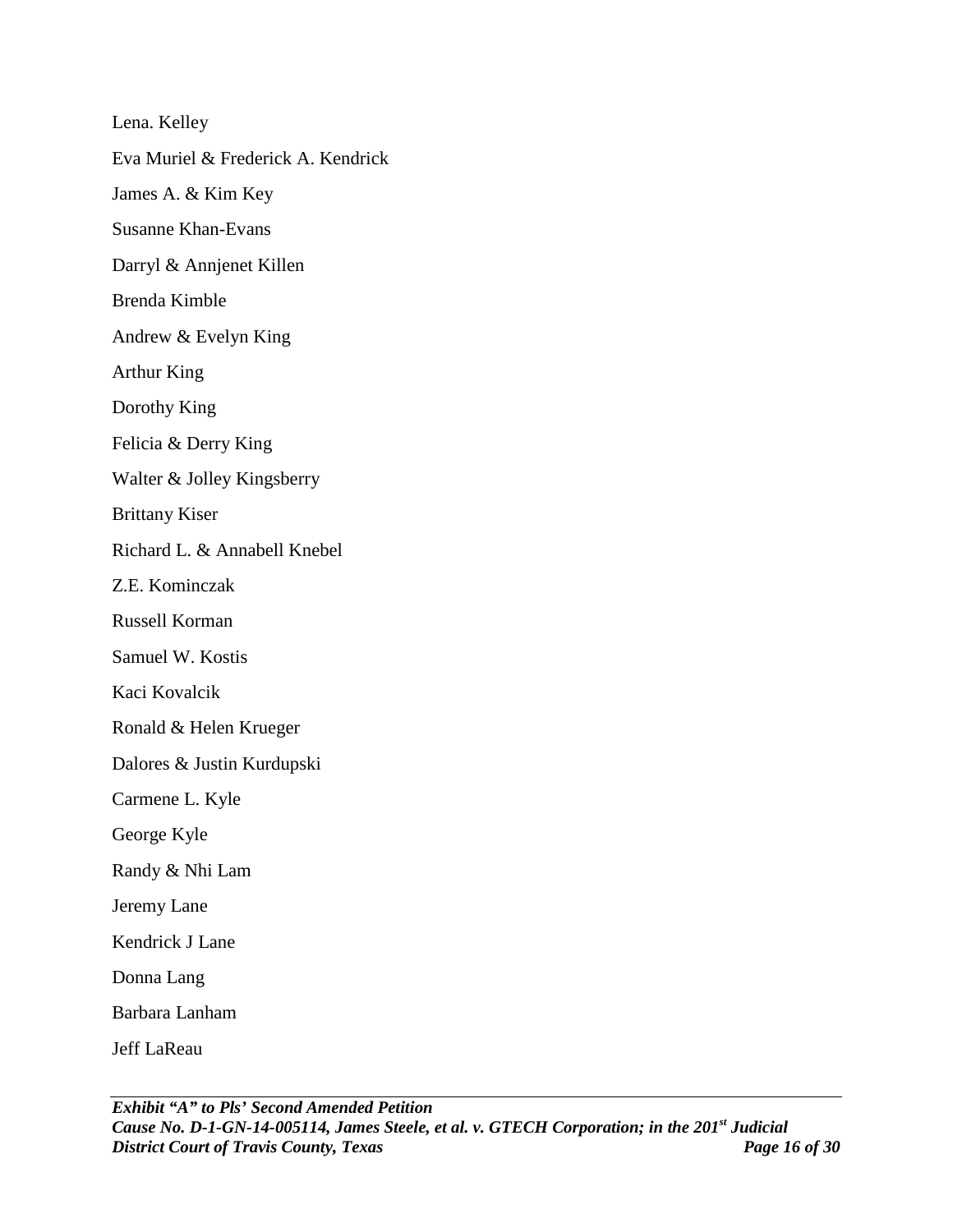Nikki Michele Larkin Matthew & Lindsay Larrabee Danielle Lavertu Pete Laxson Stephanie Leal George Lee James & Rachel Lee Deborah & Gerald Lewis Byron Lewis Linda Sue Lewis & Michael Keith Clement Byron Lewis Irene S. & John W. Linehan, Jr. Grace Little Margaret L. & Paul A. Lombrano San Juanita Lopez Yolanda Gomez & David Lopez Lopez Jose Guadalupe & Hortencia Loredo Willie Love & Tasma Greer Ara Love Tarik Lovelace Rufus L. & Rita Lovett Redia & Jerry Lowe Janice K. Lowery Robert W. Lowring Jacqueline Lowther S. & David C. Anderson Daniel Luna Deanne Marie Luna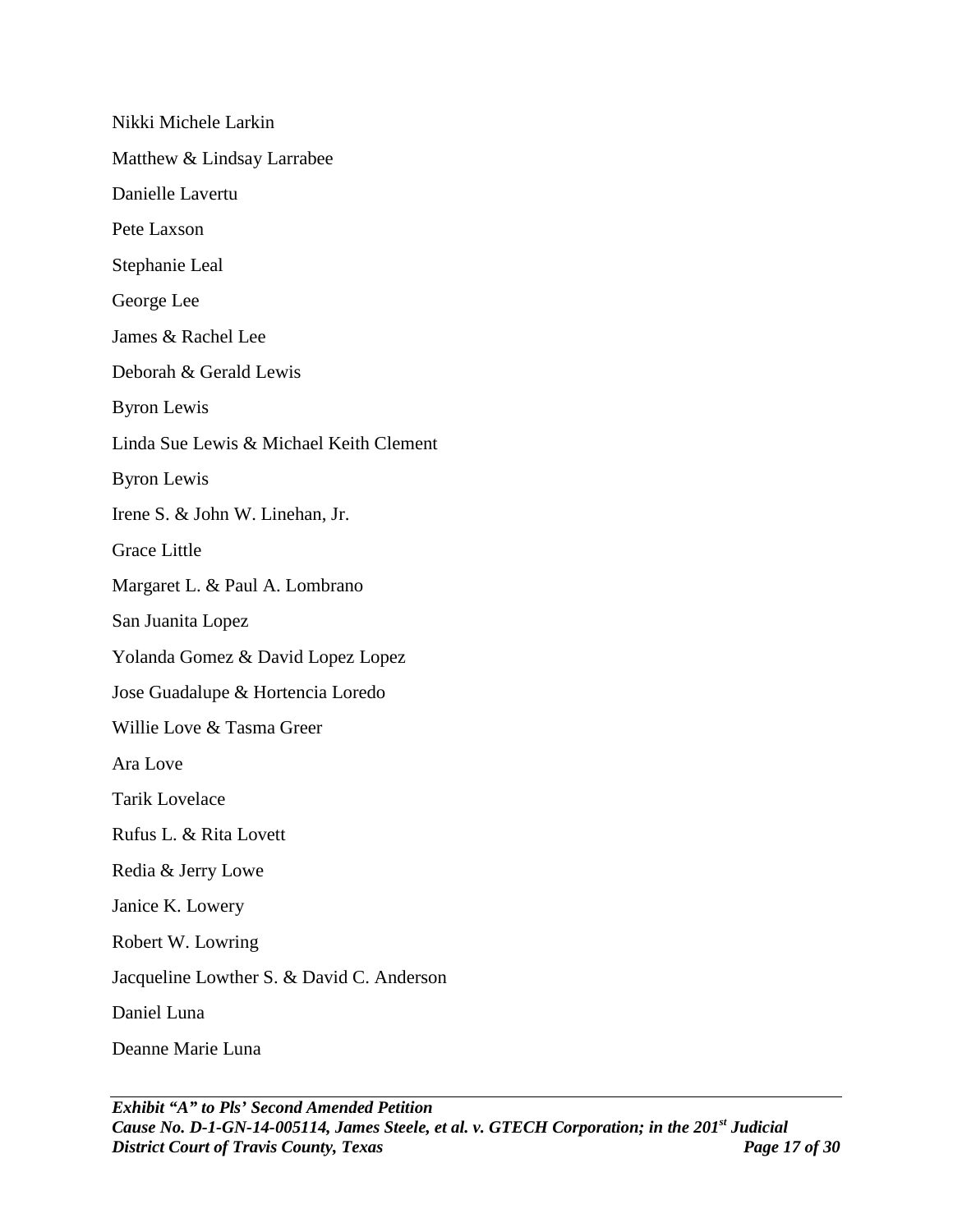Samantha Luna Vickie Lyons Delfino & Josefina Macatangay Violet Mack Carmela Madarieta Safin Maknojia Sheri Mansfield Sharon Manuel Dennis March Glenda & Armando Martin Amanda M. & Cori Hansen Martin Daniel Martinez Hilda Martinez Linda T. Martinez Melissa Martinez Nora Martinez Ramiro & Sylvia Martinez Jammie Mashburn Veronica Matas Andrea Mayes Lee G. Mayes Marcus & Sondra McCarty Pam McClendon Cedric & Evelyn McClinton Kenny McClure Connie McComb Denise McCoy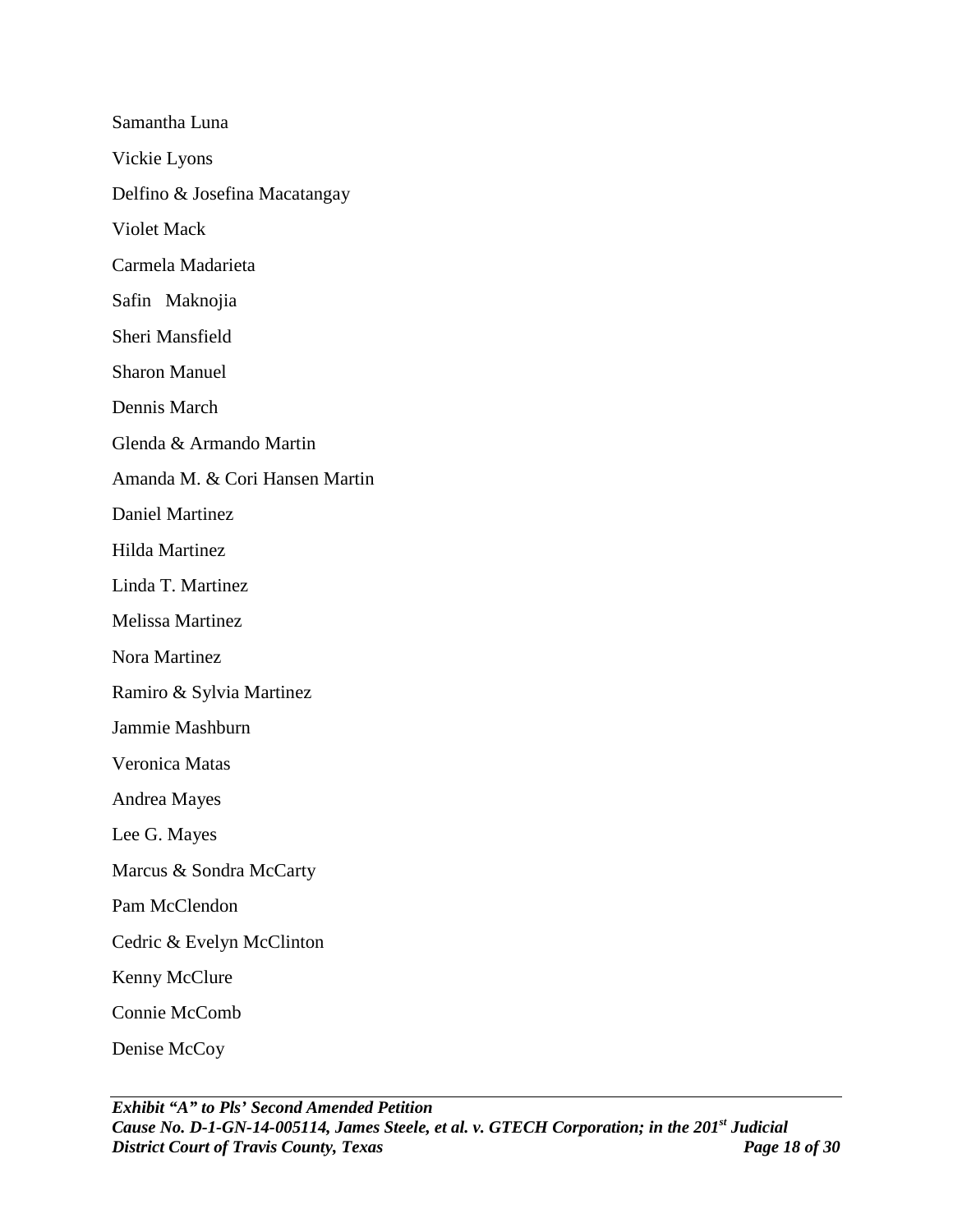Walter Dale McCulley Russell W. McDaniel Sean & Melissa McDermott Kenneth & Clorine McGowan James Robert McIntire Rosemary & J J McKeller Allen McNeal Denise McNeal Laquisha McQueen Cornelius McShan Shahinur MD Rahman Chanda M. Meadows Lupe Campos Medina Rebecca & Jenaro Medrano Maida & William Melendez Guadalupe Melgoza Arthur B. & Calletana Mendez Jacob Mendez Arthur B. & Calletana Mendez Jacob Mendez Juan F., Jr. & Virginia S. Mendoza Cynthia Merritt Lacey & Brian Brown Metker Kenneth Middleton Ken & Charma Migas Brian & Lauren Miller Melody F. & Bill L. Miller, Sr.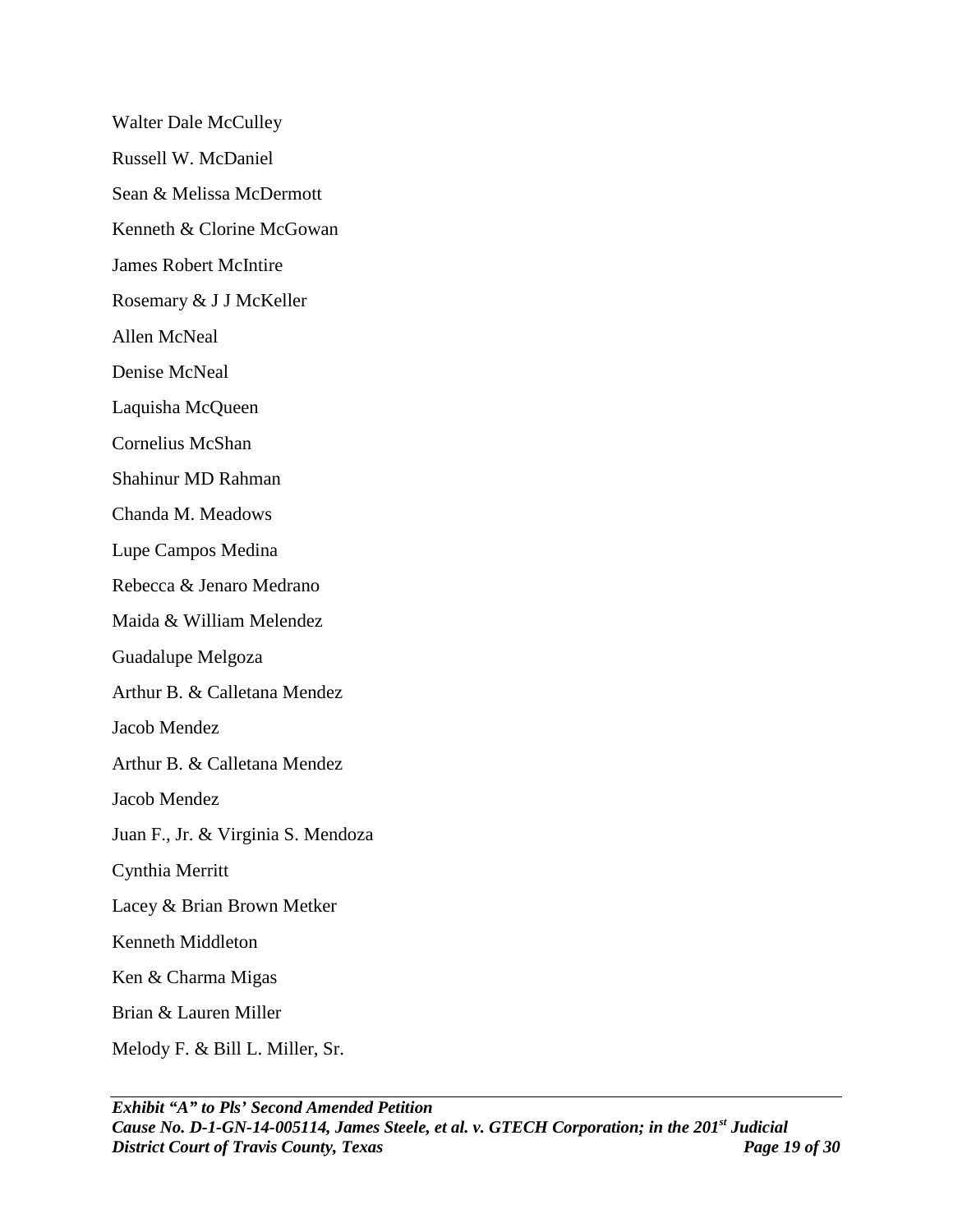William Mings Matthew Minshew Oscar & Adys Mirabal Thelma Faye & Willie Z. Mitchell, Sr. John Mitschke & Kathy McMorrow Yasmin Mohammad Nestor Daniel Molina Joseph Monroe Michael Moore Penelope & Glenn Moore Jeanne Moore Kim & Phil Moore Victor & Sandra Moraza Nathaniel Morris Megan Moss Andre & Latrice Moten Robert & Lorena Mottu Judy Mouton Jason Mouton Gary & Rosemary Muenchow Michael J. Mulcahey George L. Muniz, Sr. & Janie L. Muniz Maria DelCarmen Munoz Ricardo Munoz, Jr. Catherine Murry Mohammad M. Musleh Adrienne & Michael Myers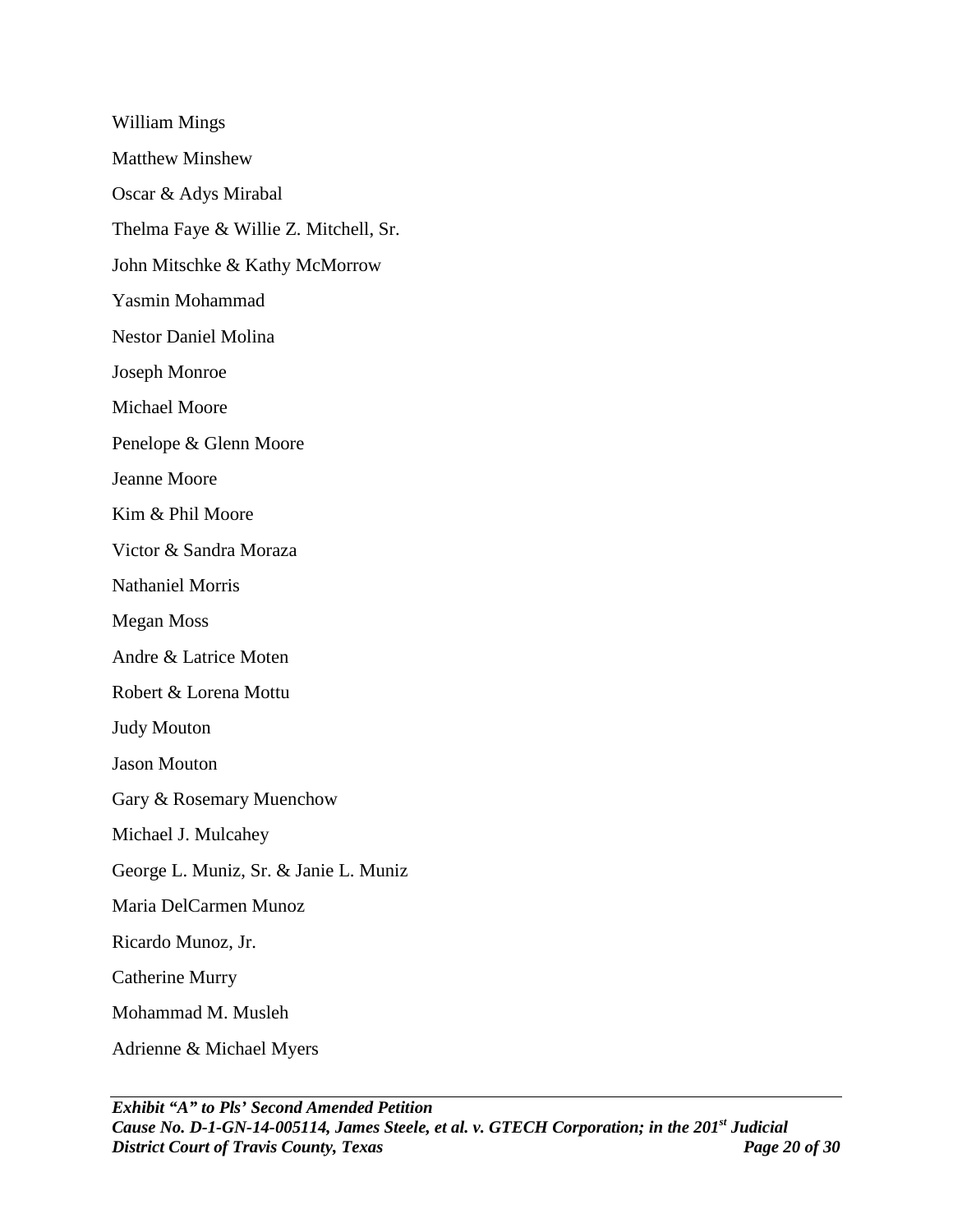Ronald & Christy Myers Jose Luis & Noemi O. Nanez Elvis Navarro Ronald Neal Ryan Neff Tracy & Rebecca Neil Edward & Dahlia Nicholos Mattie Nickerson Stephen Nordyke Dana Norton & Daniel Carey Brenda Nunez Nereyda Ochoa Joel Olson Kyle Patrick Oneil Albert, Jr. & Mary Lou Orosco Selena Orozco Richard Orozco, Jr. Holly Orum Michael & Latoya Owens Aaron & Robin Oyler Gabriel Padilla Braulio & Clarissa Padron David Palmer Pamela Parham Lenella Parks Nevin Parson Kunal & Priyal Patel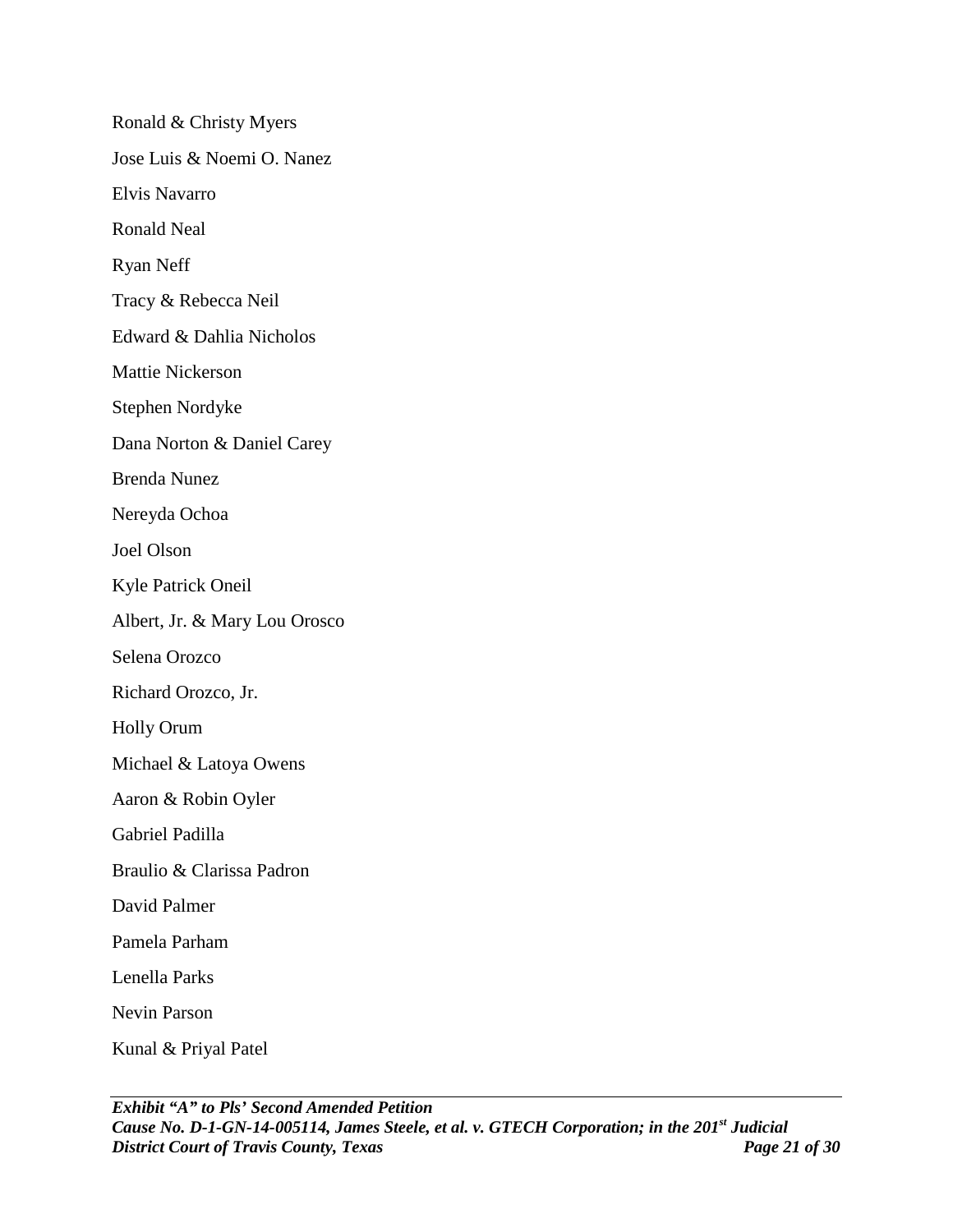Kathryn Patterson Renee & Robert Brent Patterson Lawrence & Famatta Jebbeh Paye Leticia Marie Pecina Mark & Shannon Pena Cristina Perez Laura Bettina Perez Matthew Perez Virginia M. & Dario Perez Taunya Perry & Wash Sellers, Jr. Vincent Pham Mark Phillips Shekita Phillips Bobby, Jr. & Cheryll Jean Phillips Adolio & Bertha Pinales Charles & Yolanda Plata Ashley Poblete Diane & John Poglajen Mark Pollack Aaron Porras Clyde Powell David & Roseanna Powell Sharon Prejean Sigamone Price Julieta Quintana Daisy Veronica Quintanilla Carol Loretta Rainey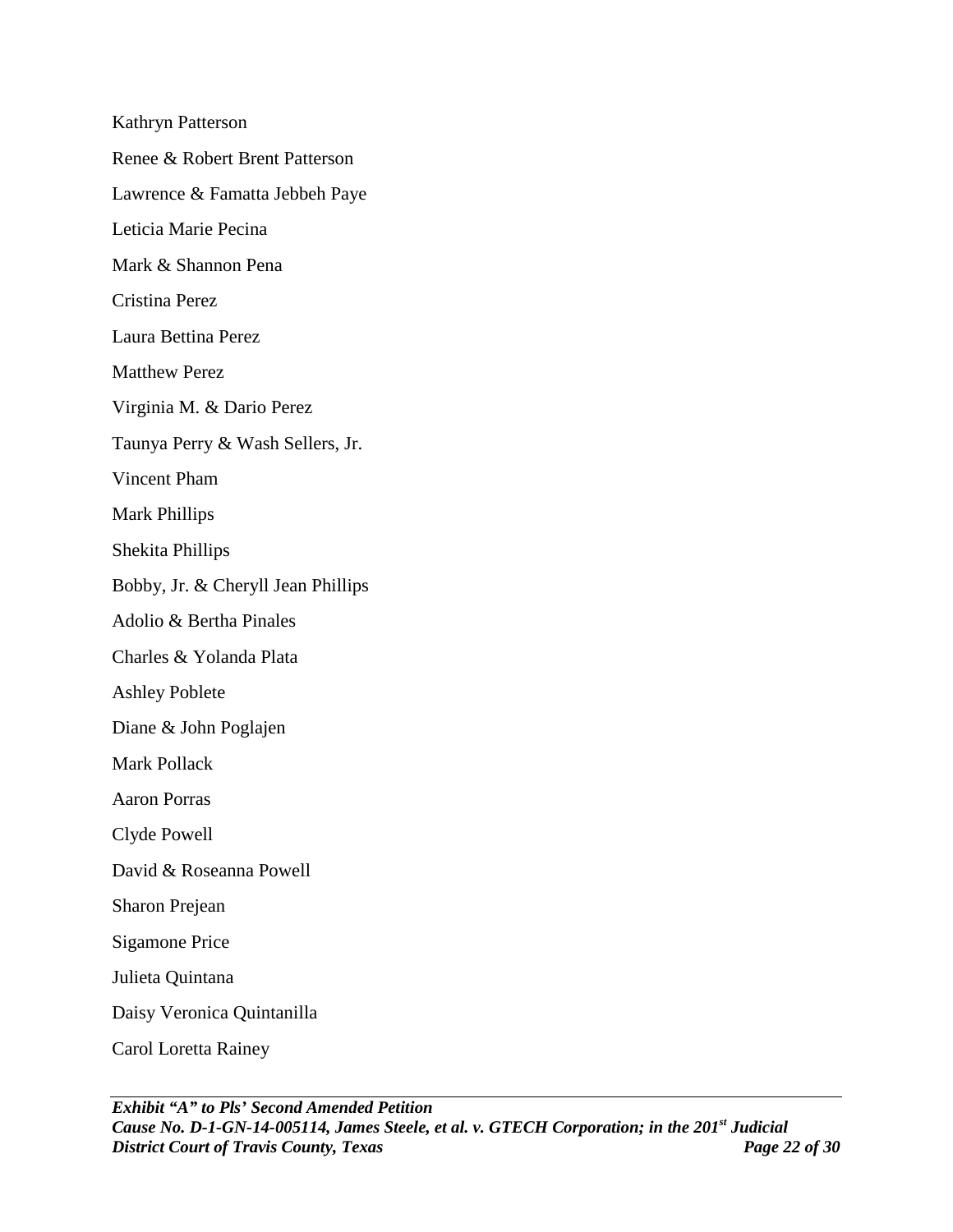Jordan Rajama Zenobia Denise Rambo Blanca C Ramirez Patricia Ramirez & Juan C. Rodriguez Lolita Christina Wallace Randall Janice M. & Victor Randall Bryan S. & Monique Rector Ricky J & Teresa K. Redding Alfred & Deadra Reed Julie Reed Alberta Reinbold Jimmie Reynolds Cary & Donna Reynolds Billie Rich Lorin Richardson Kim & Joanie Richter Cecilia Ellen Ridgeway Aisha Riley Kristine Rios Juan & Melissa Rios, Jr. Cynthia D. Robinson Annette Robinson Harrison T Robison Blanca S. Rodriguez Jose Rodriguez Michael J. Rodriguez Tamiko D. Rodriguez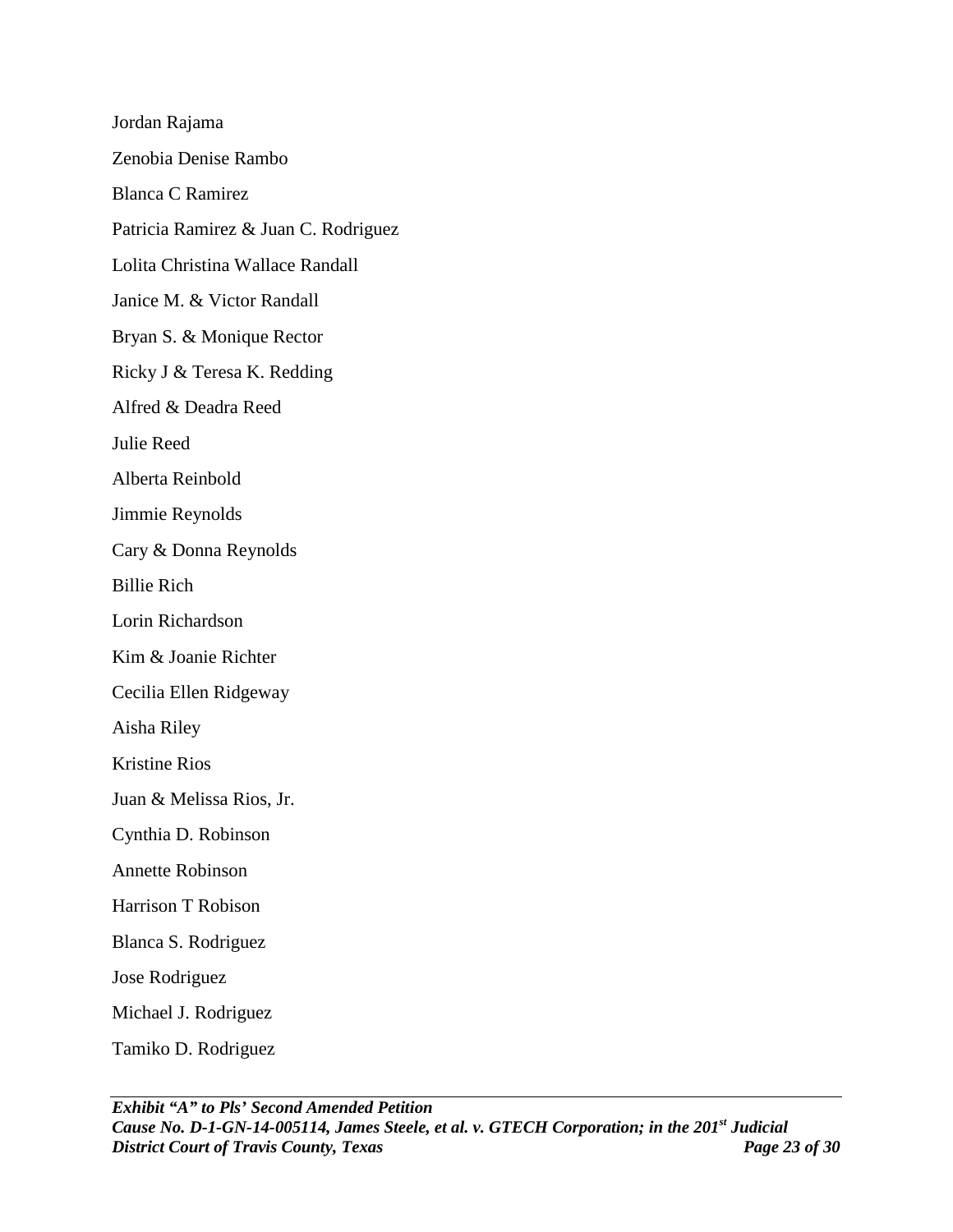Dora Rodriquez-Curtiss & Andrew Curtiss Laci Rogers Mary Roten Ryan Rule Michael Rutherford Claudia & Ramiro Ruvalcaba Terrell Sadrick Juan Saenz Raul & Blanca Hilda Salazar Terry & Linda Sample Roderick Samples Donna Samuel Bernardo & Carmen Sanchez Edward & Alberta Sanchez Jason Sanchez Jose Sanchez Juan D. Sanchez Katharina Sanchez Janet Sarpy Frederick D. Satchell Vennie Iris Savia Schonda Schannon James Wayne Schulte Denise Schulze Darrell Scott James N. Seguin & Olivia M. Benavides Sarita Sharma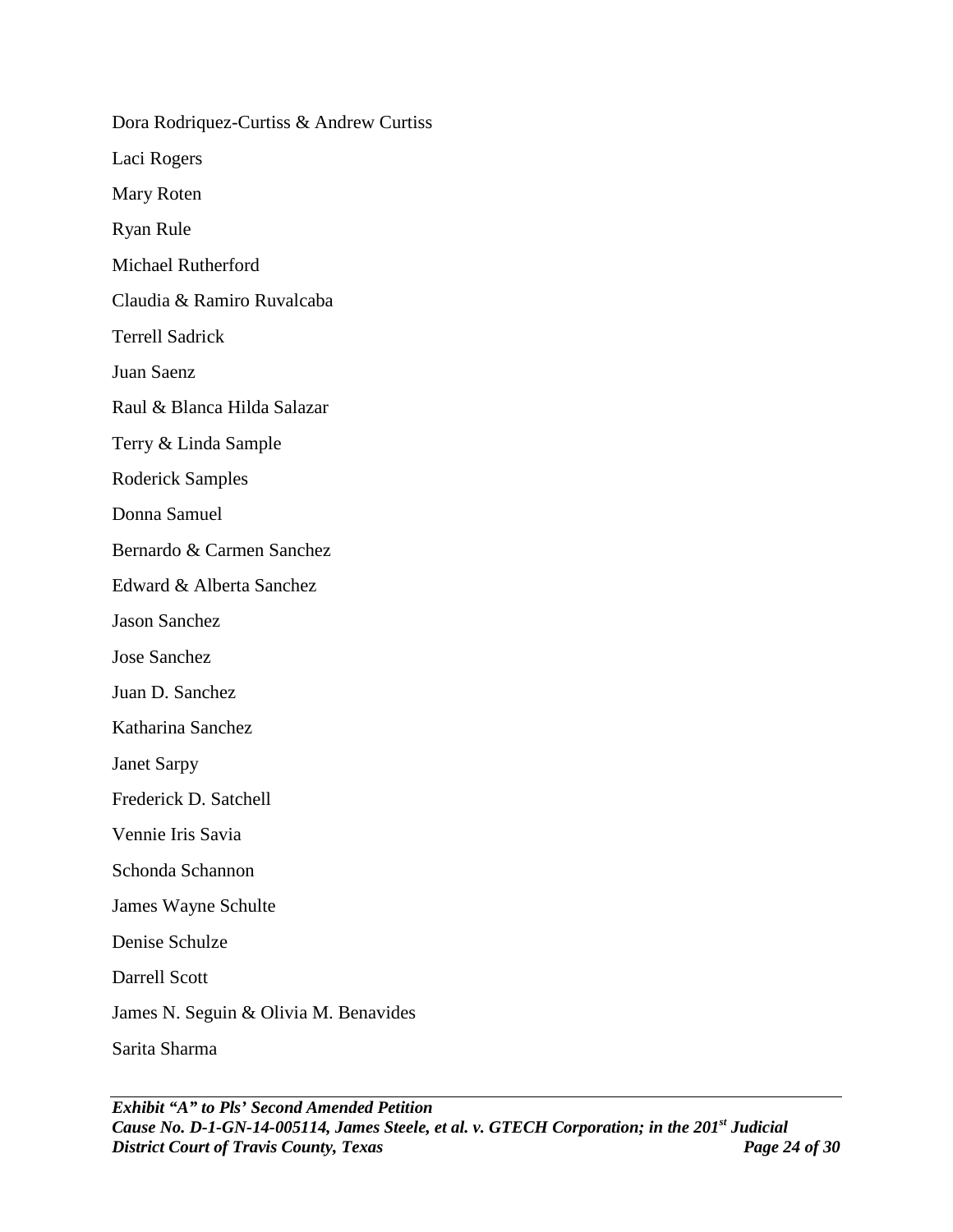Chrystal & Adrian Sheffield Mary Shelton Debra A. Howard Shelwood Janet Sheppard Jason Shriver Chaz Simmons Denovis Simmons Terry & Diane Sivadge Jacob Cole Skains Anton J & Donna Skell William Slater Donald & Natausha Slaughter Andrew Peter & Sandra J. Slovak April Smith Eric Dinell Smith Georgette & Matthew Smith Jason G. Smith & Cassandra Tabion Jerome & Debra Smith Lance Smith Patrick Smith Ratisha Smith Tammy Smith Willie Smith Barbara Sosa Christopher John Sotelo Ron & Carolyn Sparks John Spears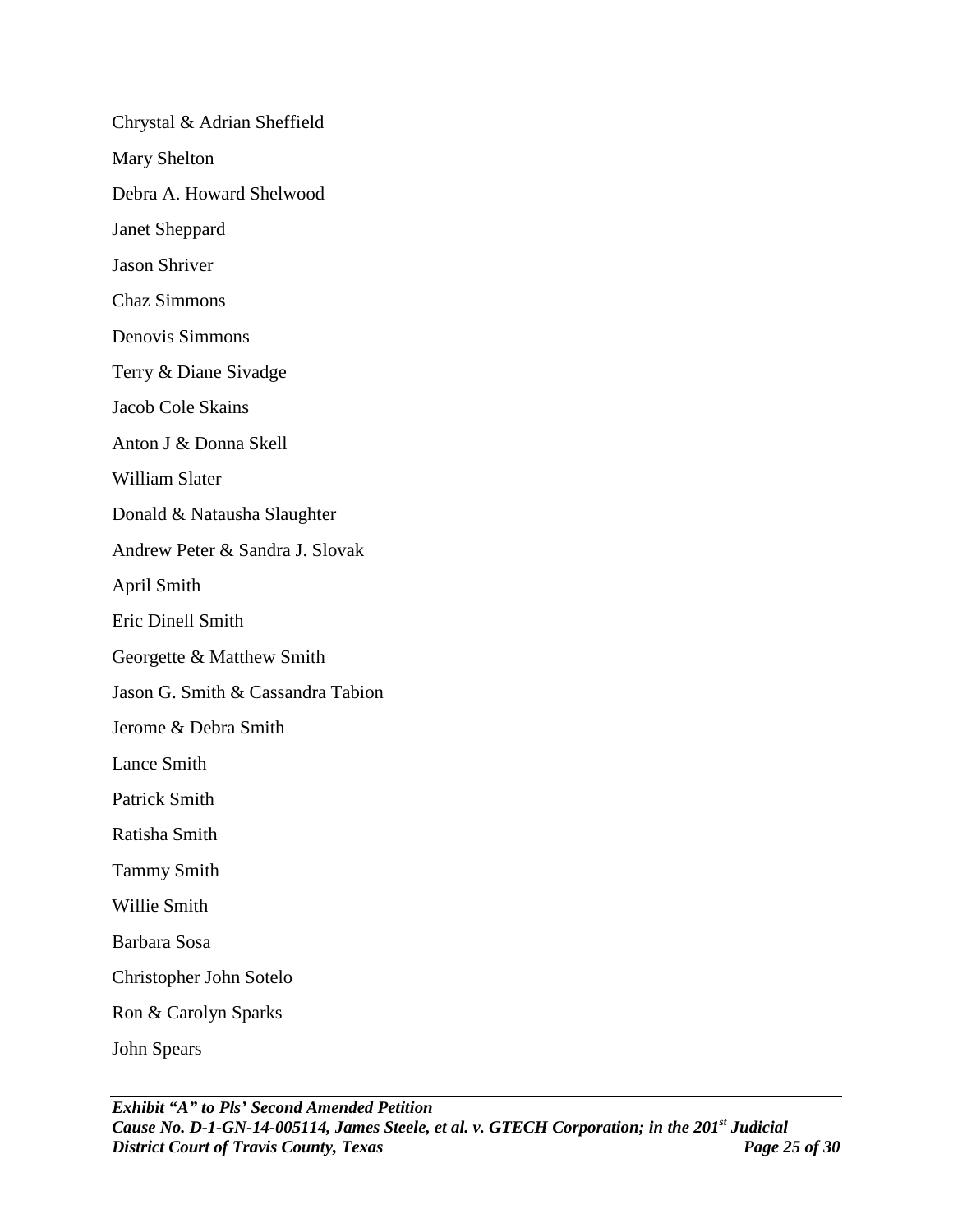Lisa Spinks Timothy Stanfield & Charlott Holt Jason & Liria Staton James & Geraldine Steele Terry Stevens Betty & William StevensonSD Perryce Seward Sharon Stinnett Don & Mary Ann Stone Cynthia Stricklin Diane Sullivan Tyler Sullivan Alvin W. & Susan Sullivan Nebahat Sungur Roderick Taylor Cerol Taylor Charles & Robbie Teague Natalie Terry Drake Thais Leroy Thomas & Rose Payton Lisa Thomas Ronald Thomas Robert T Thomas Shoneta Thomas Frances & Otha Thomas Robert Thomas, Jr. Shirley M. & John M. Thompson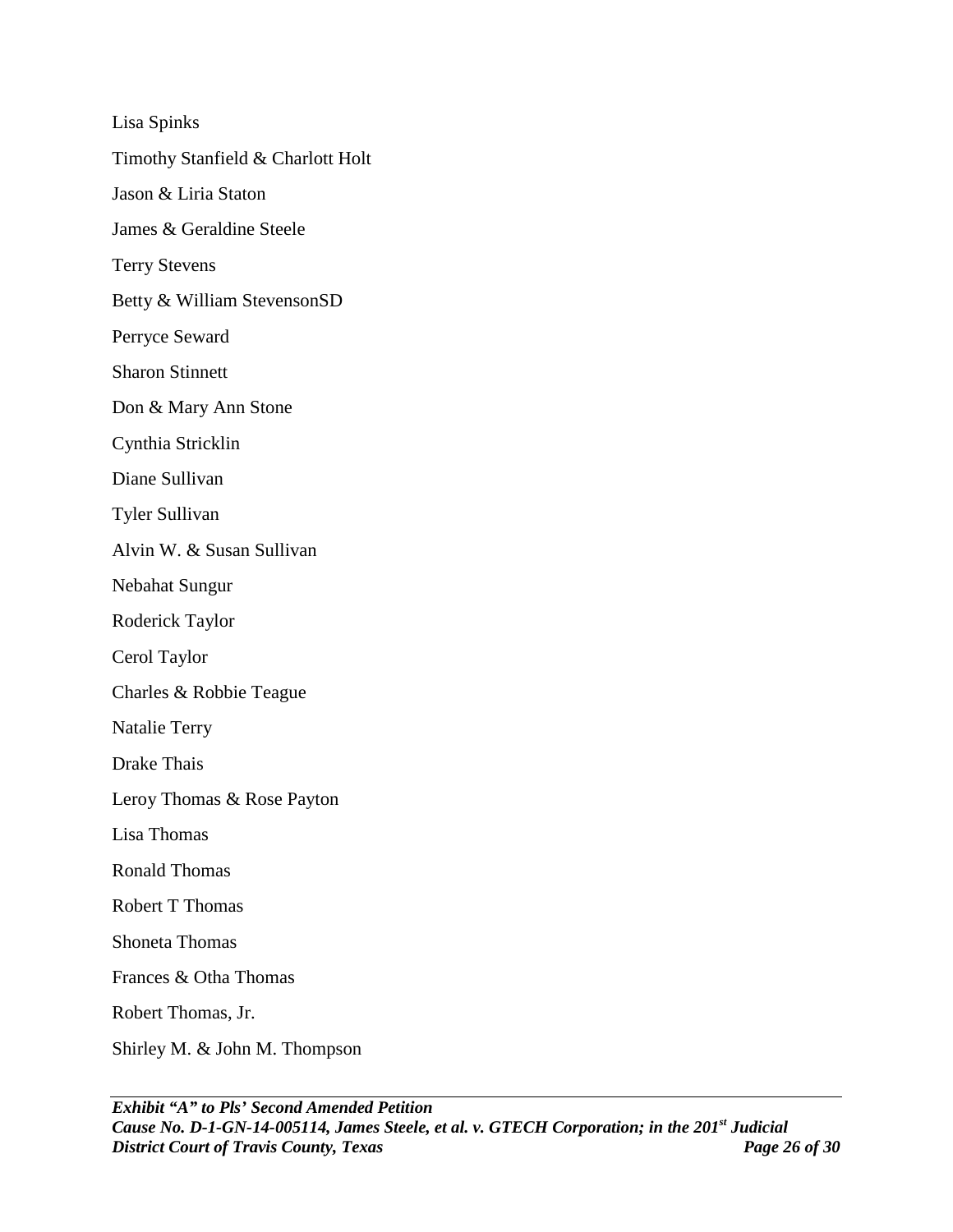Tommy & Sandy Tidwell Ashley Tijerina Derrick Torres Rufina Torres Juan Torrez Jose Trevino & Juanita Gutierrez Muluka Tsegay Diane Tucker Pamela & David Turbeville Lee Anna Turner Jeffrey Scott Tyson Rosemary & Christian John Ulrich Eloy J & Diana R. Uresti Elizabeth & Hector Valadez Pascual & Delia Valdez Sara & Jose Valdez Alma L. Valle Ivy Vallee Gary Van Ausdall Sylvia & Domingo Vargas Anna Lisa Vasquez Angelica M. Vasquez Santos M. Vasquez Marcus & Tiffany Vasquez Lenny Vega Sheri Vela Donald, Jr. & Jill Vermeulen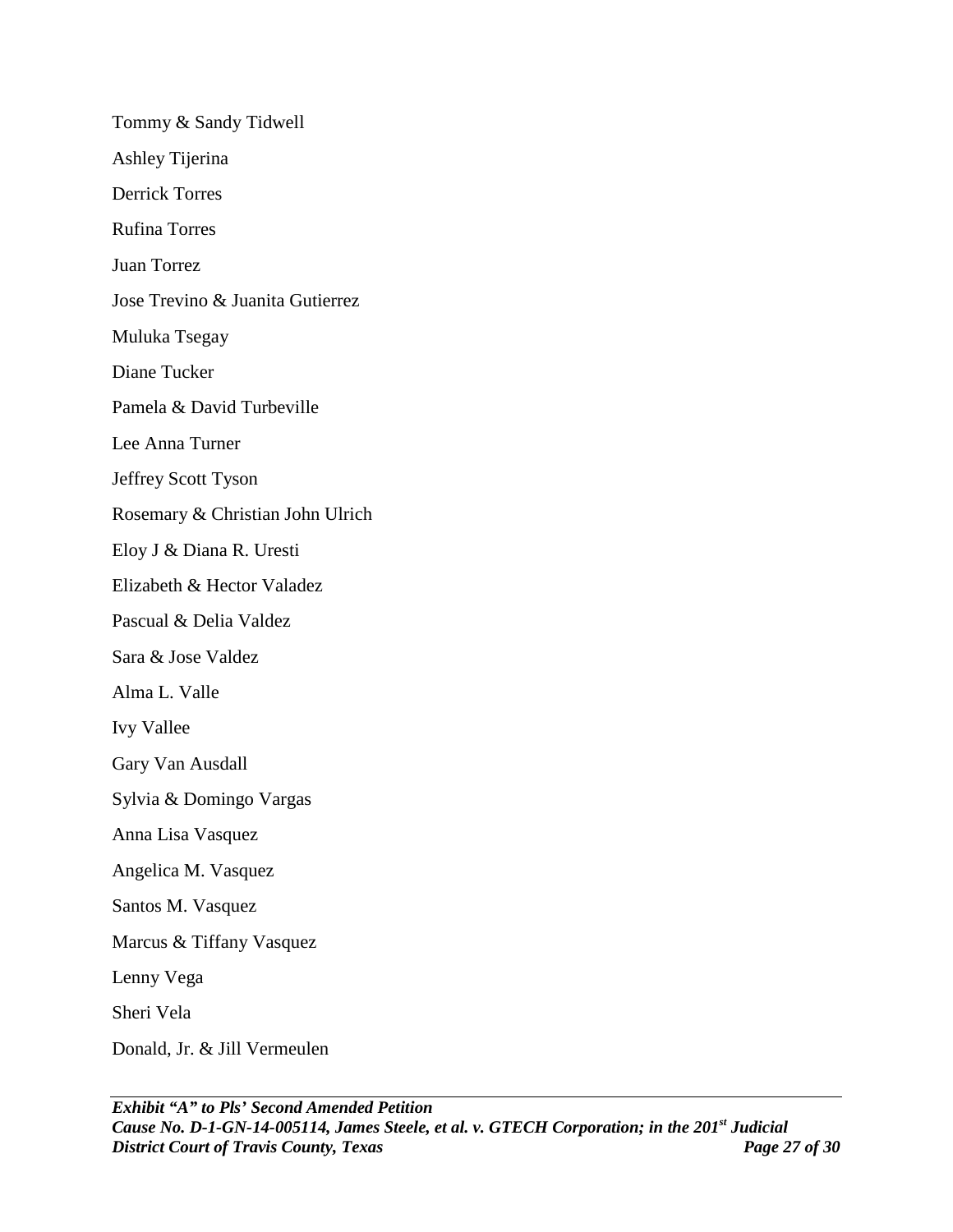Michael Leon Verner Latricia Vessel Mandy & Casey Vidaurri Jesus Villanueva Kelly (Joe) & Mary Villarreal Wesley & Kim Vonheeder Delores A. Wade Deborah & Sitman Wainwright Sitman & Kara Wainwright Bryan & Crystal Wainwright Sonny & Vanessa Wainwright John Walker & Stephanie Shell Ruby Walker & Carl Ambrose Vanessa Jenkins Walker Arthur G. Walker, Jr. Harry H. & Barbara A. Wardell Dane & Emma Warren Stacey Warren Larry Washington Robert E. & Carolyn R. Washington Wilmer Washington Jacquelyn & Kenneth Watts Tamika Watts Jeff & Deanna Way Yvette Webber Cynthia Werner Barbara West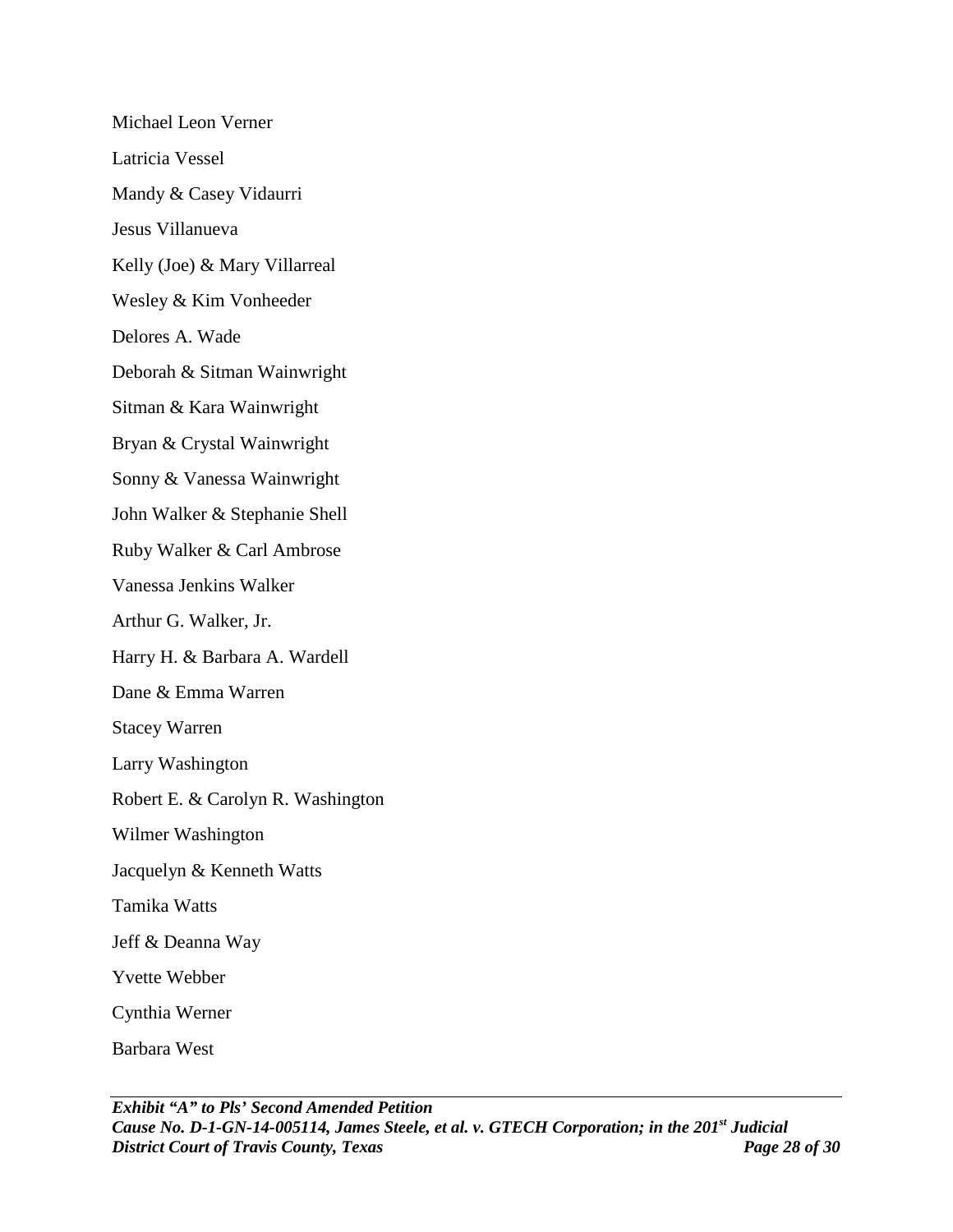Jay & Terry West Jennifer West Dan & Debra White Jackie White Warren & Pam White Gary & Sharon Whiteley Travis Widemon Bryce Wilhite Dwayne Williams Mark & Dolores Williams Keith Williams Ted Williams Erica Williams Constance & Charlie Wilson Richard Wilson Tiffany & Bobby Wilson Antonio Wiltz & Shantera Jones Anna Ruth Wiltz Tina & Duane Winters Norma Wolf Donald Wooten Ira Wooten Robbie & Brenda Wooten Jessica A. Wren Linda Wyatt John & Joanne Yaniec Rosendo Ybarra